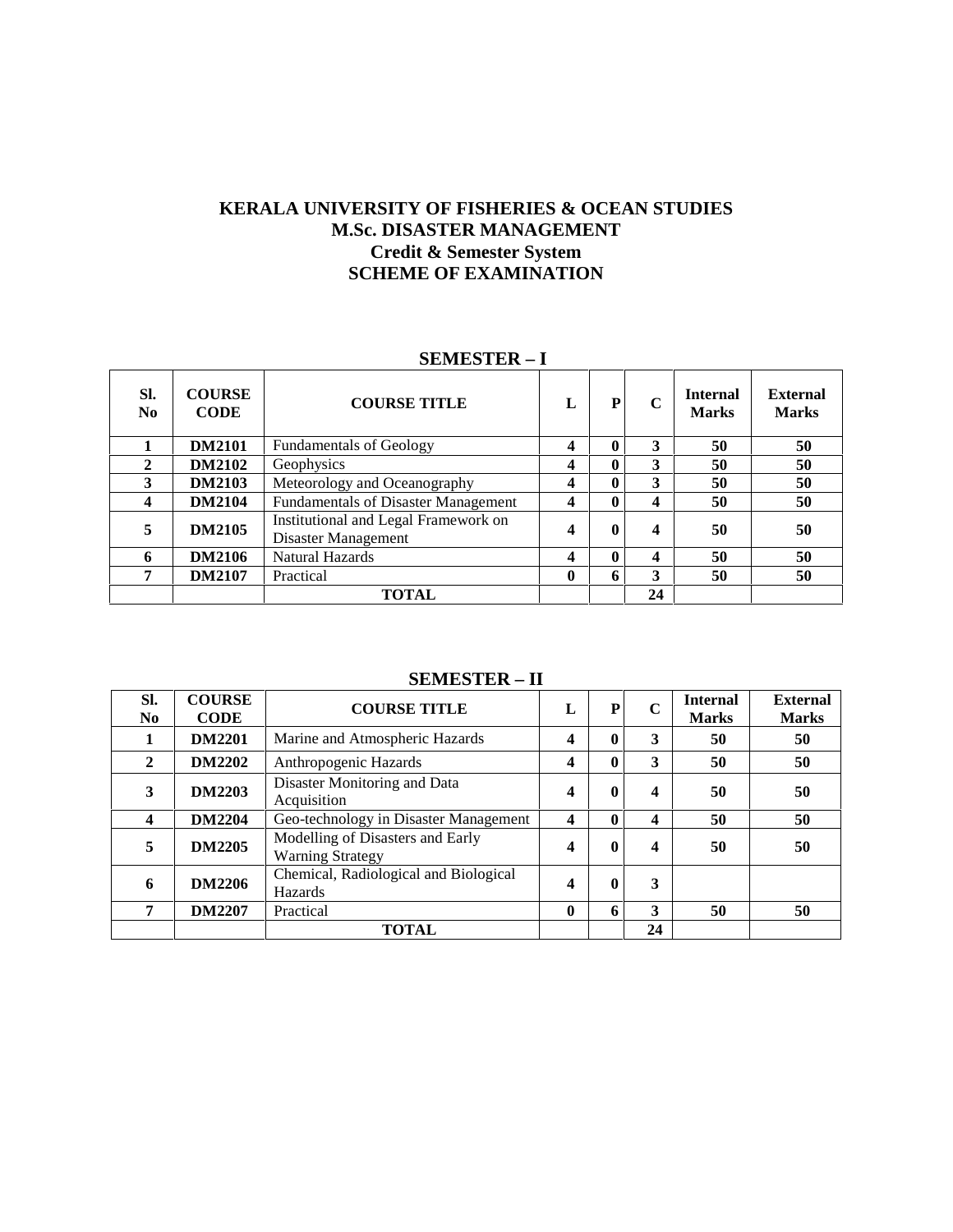| SI.<br>No.              | <b>COURSE</b><br><b>CODE</b> | <b>COURSE TITLE</b>                                                                                   | $\mathbf{L}$            | P            | $\mathbf C$             | <b>Internal</b><br><b>Marks</b> | <b>External</b><br><b>Marks</b> |
|-------------------------|------------------------------|-------------------------------------------------------------------------------------------------------|-------------------------|--------------|-------------------------|---------------------------------|---------------------------------|
| 1                       | <b>DM2301</b>                | Climate Change and Environmental<br><b>Impact Due to Disaster Events</b>                              | $\overline{\mathbf{4}}$ | 0            | $\overline{\mathbf{4}}$ | 50                              | 50                              |
| $\mathbf{2}$            | <b>DM2302</b>                | Geospatial Technologies in Disaster<br>Management                                                     | 4                       | 0            | $\overline{\mathbf{4}}$ | 50                              | 50                              |
| 3                       | <b>DM2303</b>                | Preparedness, Vulnerability and Risk<br><b>Assessment of Disasters</b>                                | 4                       | 0            | 4                       | 50                              | 50                              |
| $\overline{\mathbf{4}}$ | <b>DM2304</b>                | Rehabilitation and Mitigation Issues and<br><b>Management of Resources</b>                            | $\overline{\mathbf{4}}$ | 0            | 3                       | 50                              | 50                              |
| 5                       | <b>DM2305</b>                | Relevance of Actuarial Science and<br>Public Sanitation and Health Care in<br>Disaster Management (E) | $\boldsymbol{4}$        | 0            | 3                       | 50                              | 50                              |
| 6                       | <b>DM2306</b>                | Socio-psychological Issues and<br><b>Community Participation Disasters</b><br>Management              | 4                       | $\mathbf{0}$ | 3                       | 50                              | 50                              |
| $\overline{7}$          | <b>DM2307</b>                | Fire and Safety (E)                                                                                   | $\boldsymbol{4}$        | 0            | 3                       | 50                              | 50                              |
| 8                       | <b>DM 2308</b>               | Practical                                                                                             | $\mathbf{0}$            | 6            | 3                       | 50                              | 50                              |
|                         |                              | <b>TOTAL</b>                                                                                          |                         |              | 24                      |                                 |                                 |

## **SEMESTER – III**

### **SEMESTER – IV**

| Sl.<br>N <sub>0</sub> | <b>COURSE</b><br><b>CODE</b> | <b>COURSE TITLE</b>        | ┻ | D. | ັ  | <b>Internal</b><br><b>Marks</b> | <b>External</b><br><b>Marks</b> |
|-----------------------|------------------------------|----------------------------|---|----|----|---------------------------------|---------------------------------|
|                       | <b>DM2401</b>                | Project Work and Viva voce |   | 26 | 22 | 50                              | 50                              |
|                       |                              | <b>TOTAL</b>               |   |    | 22 |                                 |                                 |

Total Credits  $= 94$ 

#### Conditions

1. 15-21 days must be a field work as a part of practical during I & II semesters

2. Fire and Safety is brought into III semester.

3. The project oriented dissertation is alone kept in IV semester with 22 credits, having 540 hours.

4. All the papers have been assigned with five units uniformly keeping in mind the guidelines of the UGC and KUFOS so as to meet the perception of employment and research opportunity.

5. The teaching faculty may be pooled up from the allied departments since it is a multidisciplinary course and can be outsourced wherever it is essential.

6. The University should appoint Faculty members as per UGC norms with the specialization on Geology/Geophysics/Physical Oceanography/Disaster management/Earth and Atmospheric sciences.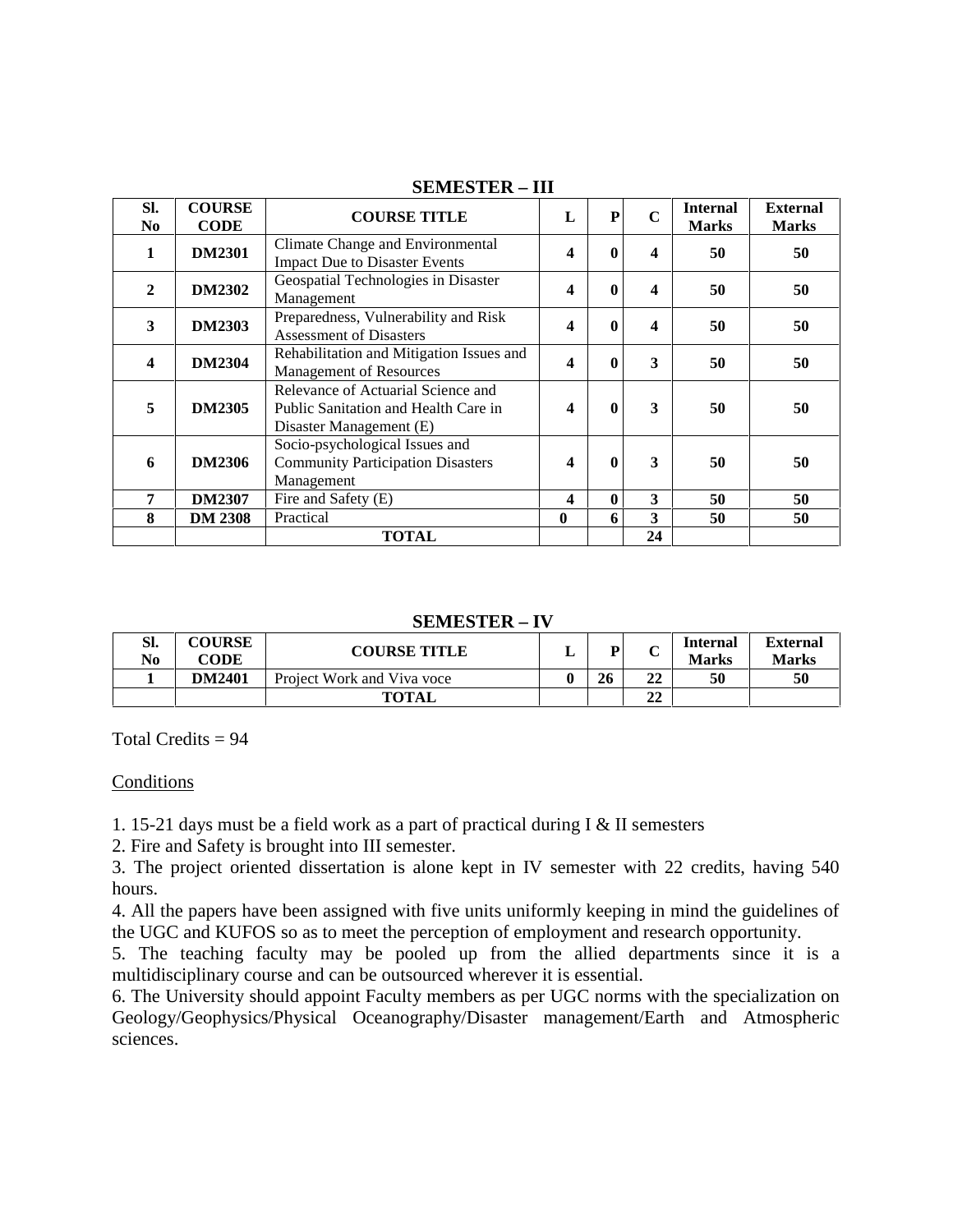## **SEMESTER – I**

# **DM2101 Fundamentals of Geology**

### **UNIT I**

Introduction: Earth system-Origin of the Earth - Shape, size and structural composition - Rock types: Rock as an aggregate of minerals-Igneous-Sedimentary and Metamorphic rocks-Structure and textures and classification of these rocks- Associated landscapes- Outline of the Geology of India.

## **UNIT II**

Weathering - Process: Types-Mechanical weathering-Chemical weathering-Factors affecting weathering-Weathering of Granite and Basalt- Karst topography-Mass wasting-Landslide- Soils- Formation-Types-Factors affecting soil formation-Soil profile and constituents.

#### **UNIT III**

Rocks: Introduction-Bedding in rocks; Dip-Strike -Use of Clinometer and Brunton compass. Engineering significance/Relevance of Dip & Strike in Disaster Management. Geologic structures: Folds – Faults – Lineaments –Dykes –Joints - Unconformities: Nomenclature- Classification-recognition-Engineering significance in site selection & Disaster Management. Geomorphology: Geomorphic processes - Endogenic and Exogenic forces - Work of river - Work of wind and waves - Glaciers, Underground water –Erosion-Transportation and Deposition- Coastal processes and landforms.

#### **UNIT IV**

Hydrological cycle: Precipitation- Evapotranspiration- Runoff –Seepage – Types of Aquifer – Groundwater -Seasonal and Regional fluctuations - Water Table, Cone of Depression - Water balance -Drainage basin characteristics-Recharge process-Water resource management and conservation.

#### **UNIT V**

Ocean: Structures - Relief and Continental shelf- Submarine geomorphology and mineral resources of the sea - Sediment Transport-Tides-Factors influencing ocean processes-Ocean resources-types, importance and distribution.

#### **REFERENCE**

- 1. Patwardhan, The Dynamic Earth System, Prince Hall Inc.
- 2. H.J. De Blij and Peter O. Muller "Physical Geography of the Global Environment", John Willey & Sons, New York. 1993
- 3. Howard J. Critchfield "General Climatology" 4th Ed, Prentice Hall of India, New Delhi, 1997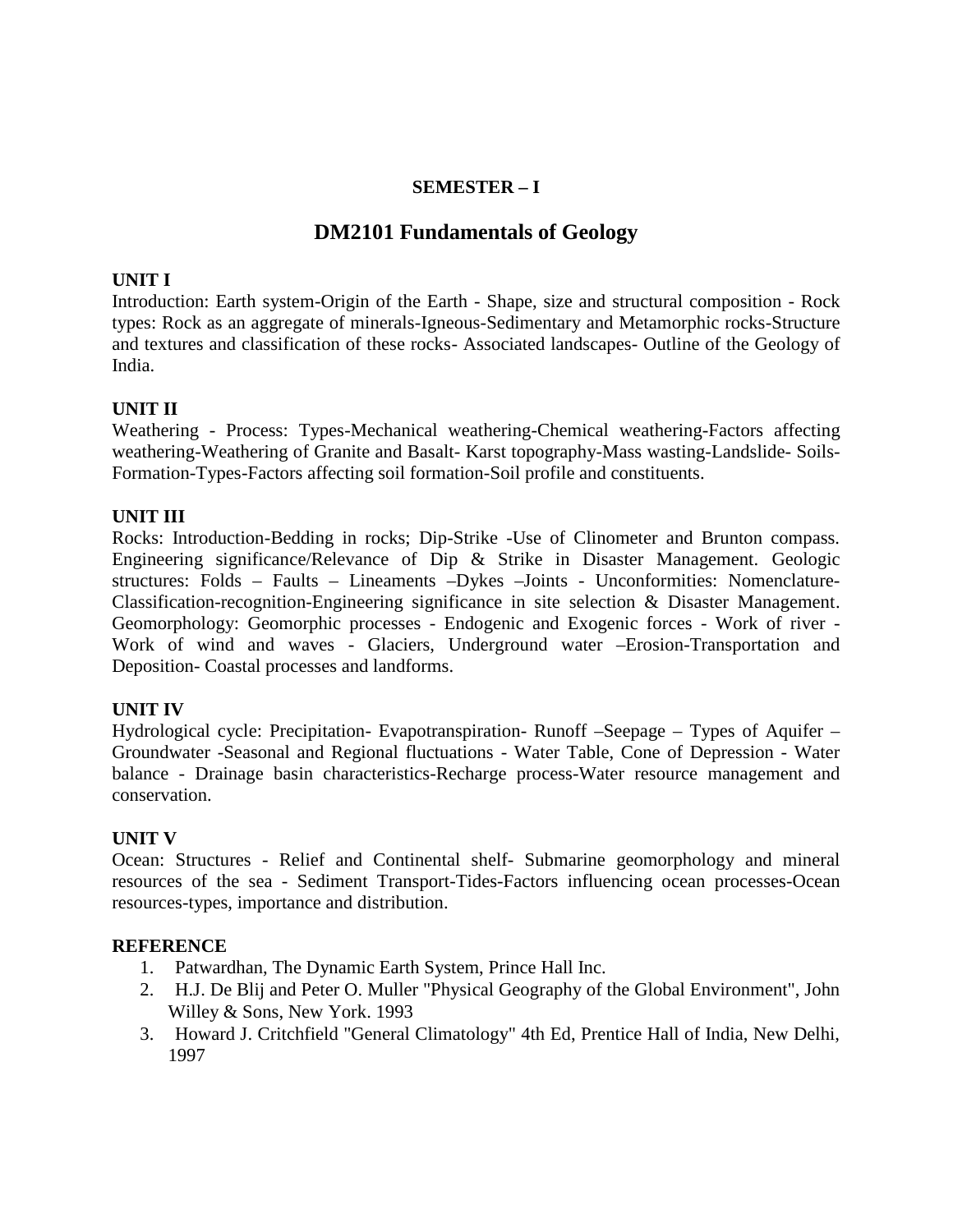- 4. John E. Oliver and John J. Hidore, "Climatology: An Atmospheric Science", Pearson Education India
- 5. Philip Lake "Physical Geography" The Macmillan Co. of India Ltd., New Delhi, 1974
- 6. Sharma and Vittal "Oceanography A view of the Earth", Prentice Hall, New Jersey, USA, 1972
- 7. Tom Garrison, "Essentials of Oceanography" 9th Ed, Cengage Learning, Brooks/Cole,USA, 2012. ISBN: 978-0-8400-6155-3
- 8. William D. Thornbury "Principles of Geomorphology" New Age International Publishers, New Delhi, 1996
- 9. John M. Wallace and Peter V. Hobbs "Atmospheric Science, Second Edition: An Introductory Survey (International Geophysics)", 2nd Ed, Academic Press, 2006. ISBN- 13: 978-0127329512
- 10. James R. Holton and Gregory J Hakim "An Introduction to Dynamic Meteorology" 5th Ed, 2012. ISBN-13: 978-0123848666
- 11. Marland P. Billings, "Structural Geology" Third Edition, Pearson Education, 2016. ISBN-10: 9789332577565, ISBN-13: 978-9332577565
- 12. John Pethick, "Introduction to Coastal Geomorphology", John Wiley & Sons Inc, 1995. ISBN-13: 978-0470249611
- 13. Francis Parker Shepard, "Submarine Geology" 3rd Edition, Harper & Row, 1973. ISBN- 13: 978-0060460914
- 14. James P. Kennett, "Marine Geology", Pearson Education, 1981. ISBN-13: 978- 0135569368

# **DM2102 Geophysics**

#### **UNIT I**

Introduction: Application of Geophysics in Disaster Management, Physical properties of earth materials, Active and passive methods, Basic Concepts of the Exploration Seismic Method: Stress and strain; Young's modulus, shear and bulk modules; Poisson's ratio; P and S waves; surface waves; seismic velocity; acoustic impedance; Snell's law ; wave fronts; ray paths; reflection and transmission coefficients; elastic constants.

#### **UNIT II**

Gravity Method and its application in Disaster Management-Basic Theory : Newton's Law of universal gravitation; acceleration and potential; units of acceleration; calculation of acceleration due to a spherical shell and to a solid sphere; concepts of density contrast; density of earth materials. The Gravity Method-Instrumentation Sensitivity requirements for gravity measurements, stable and unstable gravity meters, Worden, and Lacoste & Romberg gravimeters.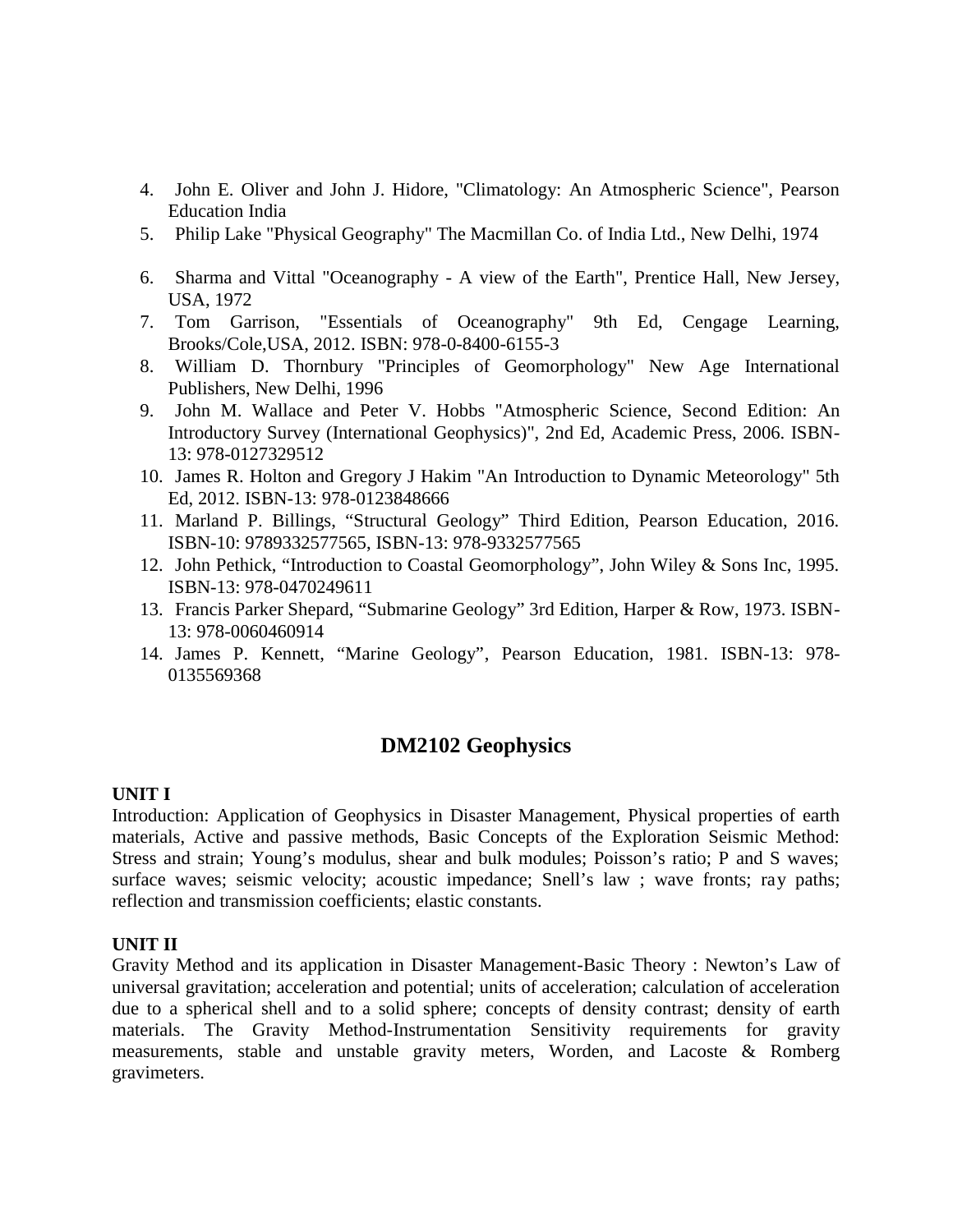## **UNIT III**

Magnetic Method and its significance in Disaster Management – Magnetic force; magnetic field strength; magnetic moment; intensity of magnetization; magnetic susceptibility. Magnetic Properties of Rocks; Classification of rocks on basis of magnetic susceptibility, para-magnetism, diamagnetism, ferromagnetism. The Geomagnetic Field, Intensity at a point due to a magnetic dipole; geomagnetic elements; magnetic anomalies.

## **UNIT IV**

Radioactivity of the Earth: Radioactive elements in the earth; theory of radioactive decay; simple decay scheme; the Rubidium-Strontium, Potassium-Argon and Uranium-Lead dating methods. The Earth's Internal Heat Transfer Mechanisms; Fourier's law of heat conduction; heat transport in the earth; continental and oceanic heat flows; heat generation by radioactive isotopes.

## **UNIT V**

Principles of electrical and electromagnetic method - Vertical loop (VLEM) - Horizontal loop - (HLEM) –Very Low Frequency (VLF) - Audio Frequency Magnetics (AFMAG) - Time Domain systems - Terrain Conductivity. Magneto Telluric (MT) and Transient Electromagnetic (TEM) methods of geophysical exploration. MT theory, origin of the MT and telluric fields. Processing and interpretation of MT and TEM data. Electrical methods and applications-Introduction to Ground Penetrating Radar (GPR).

#### **REFERENCES**

- 1. Keller, G.V. Electrical Methods in Geophysical Prospecting, Frischnett, Pergamon
- 2. Patra, H.P. and Mallick, K. Principles of Geoelectric Soundings
- 3. Telford, W. K and Geldart, L.P., Sheriff, R. F and Keys D.A Applied Geophysics Cambridge University Press
- 4. M. E. Best, Geological Association of Canada (1992)Resistivity mapping and electromagnetic imaging, Geological Association of Canada
- 5. Mikhail Semenovich Zhdanov, George Vernon Keller (1994) The geoelectrical methods in geophysical exploration, Elsevier
- 6. John D. Corbett (1991)Electromagnetic Methods in Applied Geophysics, Society of Exploration Geophysicists
- 7. Stanislav Mares et al., (1984) Introduction to Applied Geophysics, D. REidel Publishing Company, Dordrecht/Bostont
- 8. Telford, W.M., Goldart, L.P., Sheriff, R.E. and Keys, D.A., (1981) Applied Geophysics, Cambridge University Press, Cambridge.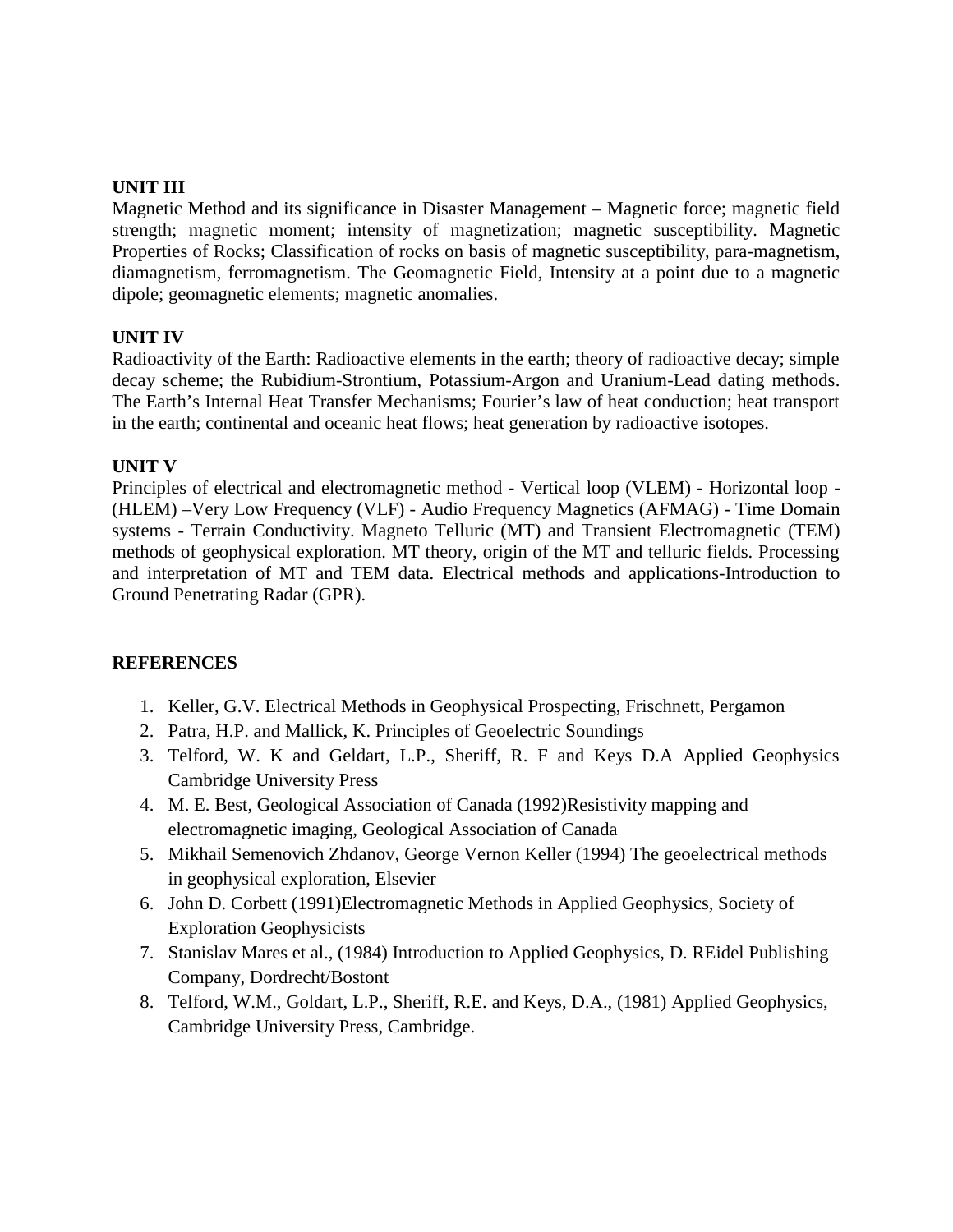# **DM2103 Meteorology and Oceanography**

### **UNIT I**

Atmosphere: Structure and Composition-Insolation-Radiation-Horizontal and Vertical distribution of temperature-Wind and Pressure System-Cyclone and anticyclone-Types- Formation. Monsoon- Clouds and Types-Formation of Thunder and types of Lightning- Characteristics-Precipitation-Climatic classifications-Weather information and forecasting

## **UNIT II**

Physical Oceanography: Physical properties of sea waters; temperature, salinity, density. Thermal and optical properties of seawater. Water masses. Waves-generation, propagation and breaking, shoreline changes. Currents-Wave generated, Thermo-haline, Turbidity currents (gravity), Large-scale (gyres) oceanic circulation, Nearshore currents, Major currents of the world oceans. Circulation patterns and currents in the Indian Ocean. Coriolis forces upwelling. Dimensions of Oceans. General characteristics, effects of fields of pressure, gravity and mass on water. Upwelling and sinking. Tides: tide-producing forces and tide characteristics.

## **UNIT III**

Chemical Oceanography: Water and Salts in the Sea, Major Constituents, Simple Gases  $& CO<sub>2</sub>$ System, Marine CO<sub>2</sub> System, Trace Elements, Nutrients, Sediment geochemistry, Dissolved and Particulate Carbon, Radioactive & Stable Isotopes, Organic Molecules, Organics & Marine Pollution, Anoxic Environments, Exchange at Boundaries, Ocean Resources, Geochemical **History** 

#### **UNIT IV**

Biological Oceanography: The sea as a Biological environment: classification of marine environment; general characters of the populations of the primary biotic divisions (plankton, nekton and benthos). Introduction of plankton; general classification, composition and floating mechanism of plankton. Collection of plankton; general account of instruments and nets employed; methods of fixation and preservation of plankton; analysis of samples, methods of estimating standing crop of plankton. Plankton in relation to fisheries; general account. Distribution of plankton in space and time; horizontal distribution; neritic and oceanic plankton; geographical distribution; indicator species. Distribution, vertical migration; seasonal changes in plankton.

#### **UNIT V**

Marine Pollution: Definition by GESAMP, major sources of pollution, dynamics, transport paths and agents. Toxicology: Lethal and sub lethal effects of pollutants on marine organisms, evaluation of toxicity tolerance, bioassay. Enzymatic removal of hazardous organic substances from aqueous effluents. Sewage: composition and fate in the marine environment, toxicity and treatment methods, sewage disposal system. Environmental Impact Assessment Methods of aquaculture activities. Oil pollution: Sources and fate of oil, composition and toxicity of oil, biological effects treatment procedures. Thermal and radioactive pollutants: Source and characteristics, strategies for disposal of RNA and Heated effluents, biological effects and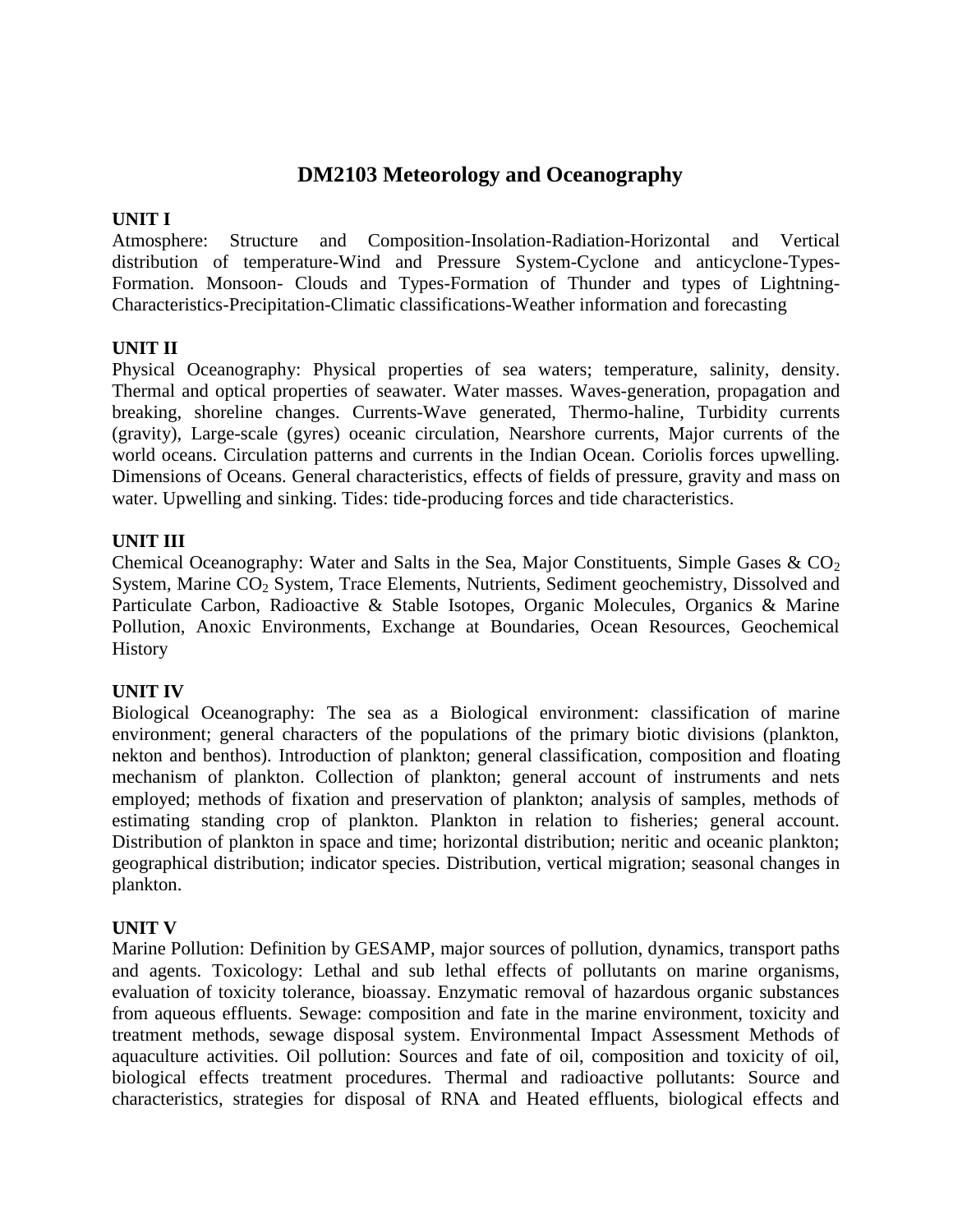alternative uses of waste dumping, mining and dredging operations, their effects on the organisms and marine environment.

## **REFERENCES**

- 1. Svedrup H.U, Johnson, M.W. & R.H. Fleming (1942)The Oceans, Prentice Hall,
- 2. Tait, R.V (1972) Elements of Marine Ecology, 2nd edition, Butterworths
- 3. Pickard. G.L (1963) Descriptive physical Oceanography, Pergamon Press,
- 4. King, C.A.H., (1975) Introduction to Physical and Biological oceanography, ELBS Ltd., London
- 5. Angel, M.V (1975) Biological Oceanography, Methuen
- 6. Nair, N.B. & D.M. Thampy (1980) A text book of Marine Biology, Macmillan
- 7. Ryamont, J.E.G., (1980) Plankton and productivity in Oceans. Vel. 1: Phytoplankton, Vol.II, Zooplankton, Pergamon Press
- 8. Parsons, T.R. Takahashi, M. and B. Hargrave (1977) Biological Oceanographic processes, Pergamon
- 9. Broecker W.S.2nd edition, (1974) Chemical Oceanography. Harcout Brace, Jovanovich,
- 10. Riley O.P. & G.S.Skirrow (1975) Chemical Oceanography, 2nd edition, Vols. I-IV, Ademic Press,
- 11. A.M.Chakravarthy (1928) Biodegradation and detoxification of Environmental pollutants, CRC Press,
- 12. O.Kinne: (1984) Marine Ecology, Vol.V.Ocean Management 3&4, John Wiley & Sons,
- 13. Johnston R. (Ed.) : (1976).Marine Pollution, Academic Press
- 14. Patin. S.A (1982) Pollution and Biological resources of the Oceans, Butterworth & Co. Ltd.
- 15. Venugopalan, V.K. (1991) Pollution and Toxicology, CAS in Marine Biology
- 16. Hilary B. Moore (1958) Marine Ecology, John Wiley & Sons
- 17. C Donald Ahrens (2008 ) Meteorology Today: An Introduction to Weather, Climate, and the Environment-9<sup>th</sup> Edition, Wadsworth Publishing Co Inc
- 18. John M. Wallace & Peter V. Hobbs (2006), Atmospheric Science : An Introductory Survey (INTERNATIONAL GEOPHYSICS SERIES), Academic Press
- 19. Donald Ahrens (2014), Essentials of Meteorology : An Invitation to the Atmosphere, Cengage Learning
- 20. G.B Pant and Rupa Kumar (1997), Climates of South Asia, Wiley & Sons
- 21. Roger Barry and Richard Chorley (2004), Atmosphere, Weather and Climate, Taylor and Francis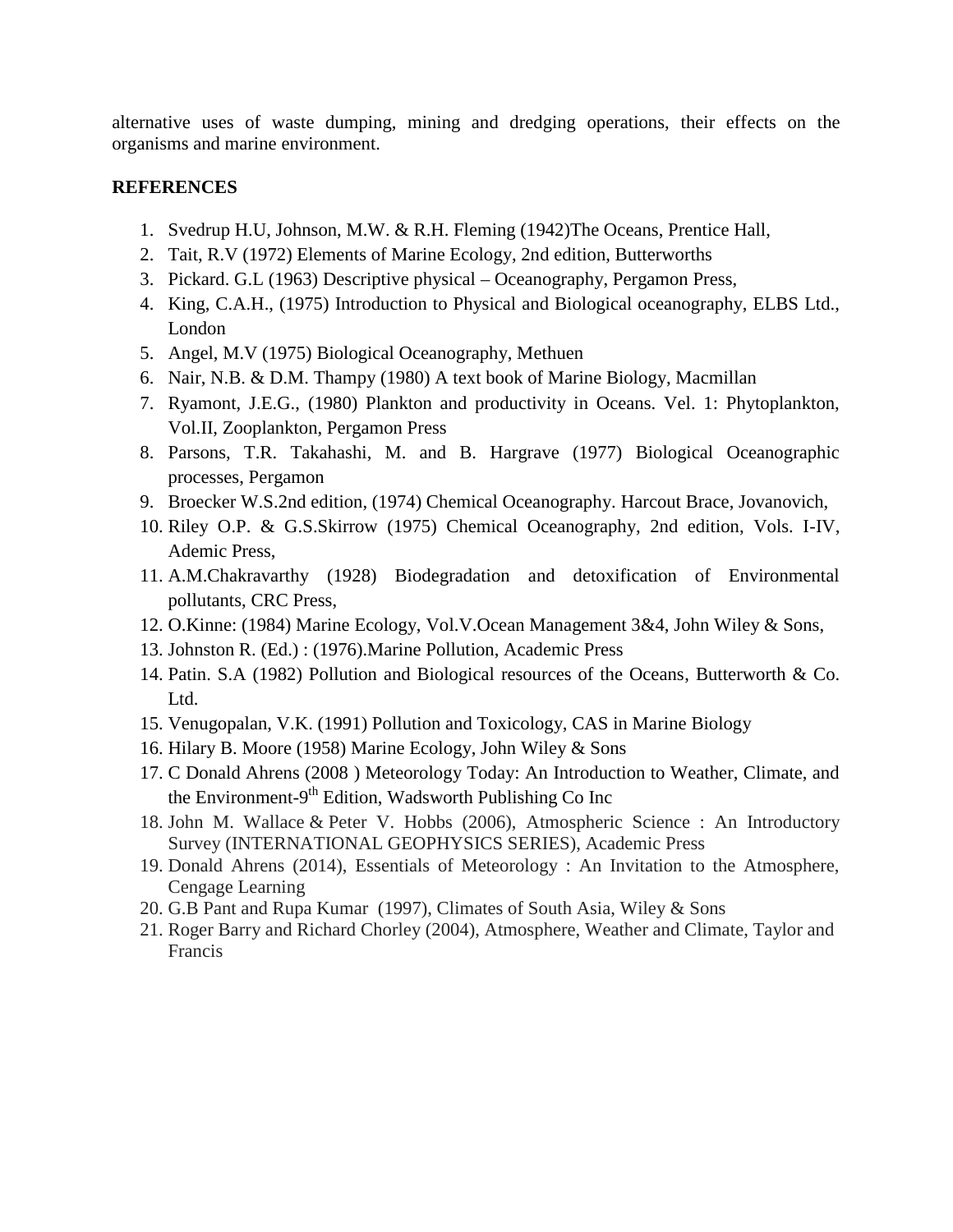# **DM2104 Fundamentals of Disaster Management**

## **Unit I**

Introduction: Disaster-Definition, Factors and Significance; Hazard and Disaster; Terminology in Disaster Management (vulnerability, risk, capacity building); Natural and Man-made Disasters: Types and Causes. Disaster Management Concepts: Elements of disaster management, Scope and objectives of disaster management, Approaches to disaster management, Disaster Management Cycle. Paradigm Shift: Past Initiatives by some States, Paradigm Shift in Disaster Management.

## **Unit II**

Natural Disasters: History and global geographic distribution of Disasters: Earthquakes, Volcanoes, Cyclones, Tsunamis, Storm surge, Floods, Droughts, Famines, Landslides, Avalanches, Sea level rise and Coastal erosion.

## **Unit III**

Man-Made Disasters: Chemical, Industrial (including mining) and Nuclear Accidents, Oil Slicks and Spills, Accidents( Air, boat & road accidents) & Environmental Disasters (Air, water & soil pollution- sources and remedial measures ), War and Conflicts.

## **Unit IV**

Impacts of Disasters: Economic Consequences, Loss of Human and Animal Lives, Destruction of Ecosystem and Environment. Impact on Health and Sanitation (Diseases and Epidemics)

## **Unit V**

Disaster Prone Areas in India: Study of Seismic Zones; Areas Prone to Floods, Droughts, Landslides, Avalanches, Cyclones, Coastal Erosion and Tsunami.

#### **Books Recommended**

- 1. Bryant Edwards (2005): Natural Hazards, Cambridge University Press, U.K.
- 2. Carter, W. Nick, 1991: Disaster Management, Asian Development Bank, Manila.
- 3. Central Water Commission, 1987, Flood Atlas of India, CWC, New Delhi.
- 4. Central Water Commission, 1989, Manual of Flood Forecasting, New Delhi.
- 5. Government of India, 1997, Vulnerability Atlas of India, New Delhi.
- 6. Sahni, Pardeep Et.Al. (Eds.) 2002, Disaster Mitigation Experiences and Reflections. Prentice Hall of India, New Delhi.
- 7. R. Nishith, Singh AK 2012 Disaster Management in India: Perspectives, issues and strategies New Royal book Company, Lucknow
- 8. Sharma, Kadambari C, Avina 2010 Disaster Management in India Jnanada Prakashan [P&D], New Delhi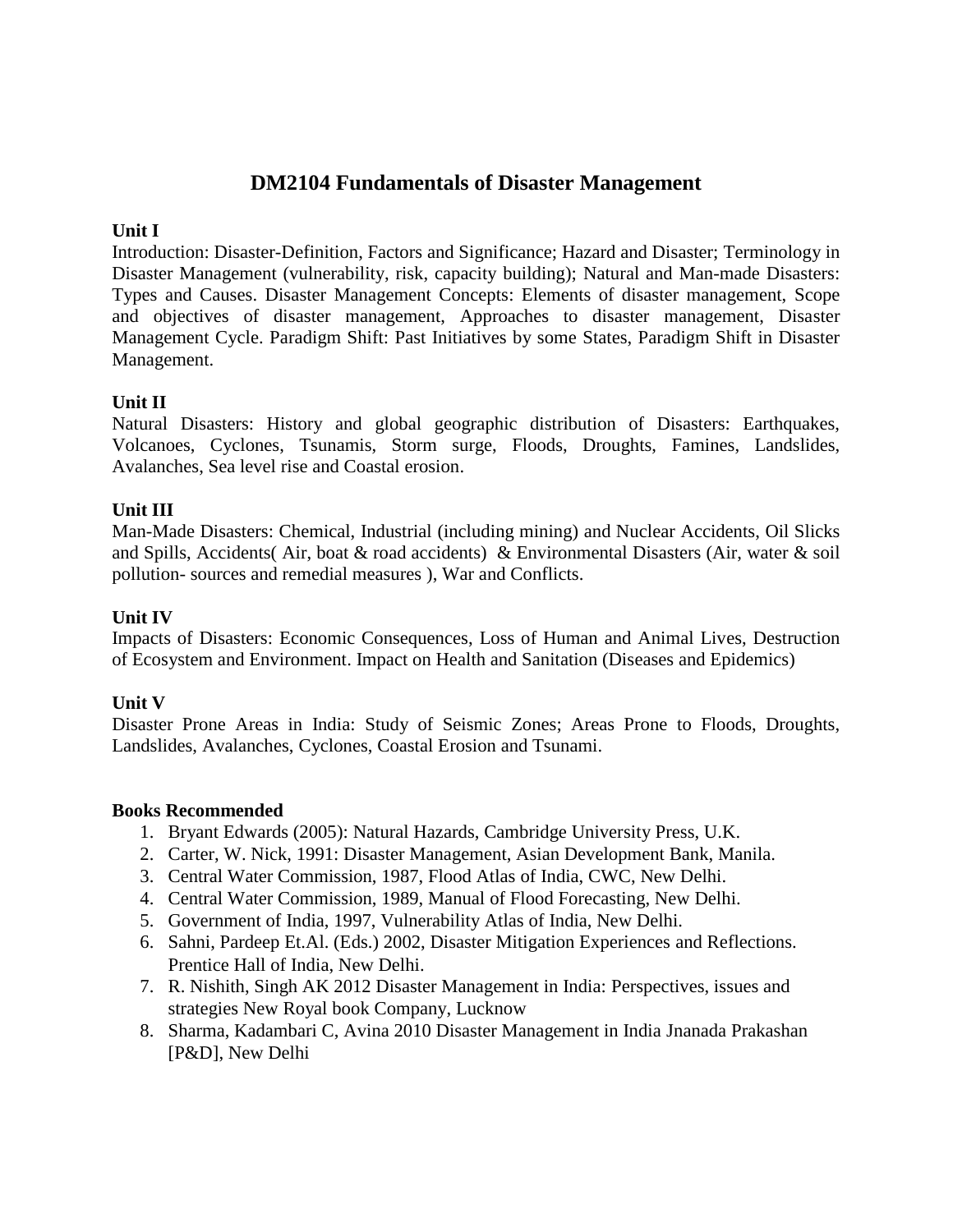- 9. Mishra A 2012 New Dimensions of Disaster Management in India: Perspectives Approaches and Strategies (Set of 2 Vol) Serials publications, New Delhi
- 10. Dagur OS, Disaster Management: An Appraisal of Institutional Mechanisms in India Center for Land Welfare Studies.

# **DM2105 Institutional and Legal Framework on Disaster Management**

## **UNIT I**

Legal Systems and Judicial System, Constitution of India: Supremacy of Indian Constitution, Preamble, Fundamental Rights, DSPS, Fundamental Duties, Constitutional Remedies, fundamental aspects of governance.

## **UNIT II**

Legal Framework for Disaster Management in India: Disaster Management Act 2005, Genesis of the DM Act, Institutional Framework, under the DM Act , National Disaster Management Authority, State Disaster Management Authority, District Disaster Management Authority, National & State Executive Committees, National Institute for Disaster Management , National Crisis Management Committee, etc), Disaster Management Policy (National and State).

#### **UNIT III**

Chief Minister's Distress Relief Fund (CMDRF) & National Disaster Response Fund Norms and Regulations in Compensation for Relief, Recovery and Rehabilitation, SPHERE Minimum standards of Relief & Compensation, Disaster Law and Policy Features: legal analysis of issues emerging from disastrous events, the causes of disasters and their relationship to laws designed to protect health, safety, and the environment.

#### **UNIT IV**

Role of various stakeholders-Central Govt, State Govt, District Administration, Local Self Government, Police, Fire & Rescue services, Armed Forces, NGO, Private sector, Community Based Organisations etc, Human Rights issues in Disaster Management.

#### **UNIT V**

Other Acts and Policies relevant to Disaster Management in India: Environmental Protection Act, Air (Prevention and Control of Pollution) Act, Wildlife Act, Forest Act, Biological Diversity Act, Maritime Zones of India Act, Groundwater Act, Mines & Minerals Act, Atomic Energy Act, Oil & Natural Gas Act (including coal), Indian Maritime Law, Integrated Coastal Zone Regulation, Offshore Mining Regulation; The Mines and Minerals (Development and Regulation Act, 1957, ('MMDR') and the Mines Act, 1952; Kerala Minor Mineral Concession Rules in the year 2015 and Kerala Minerals (Prevention of illegal mining, storage and transportation) Rules 2015**.** Map policy of India, Remote Sensing Policy, RTI Act, Privacy Act, National Data Sharing & Accessibility Policy.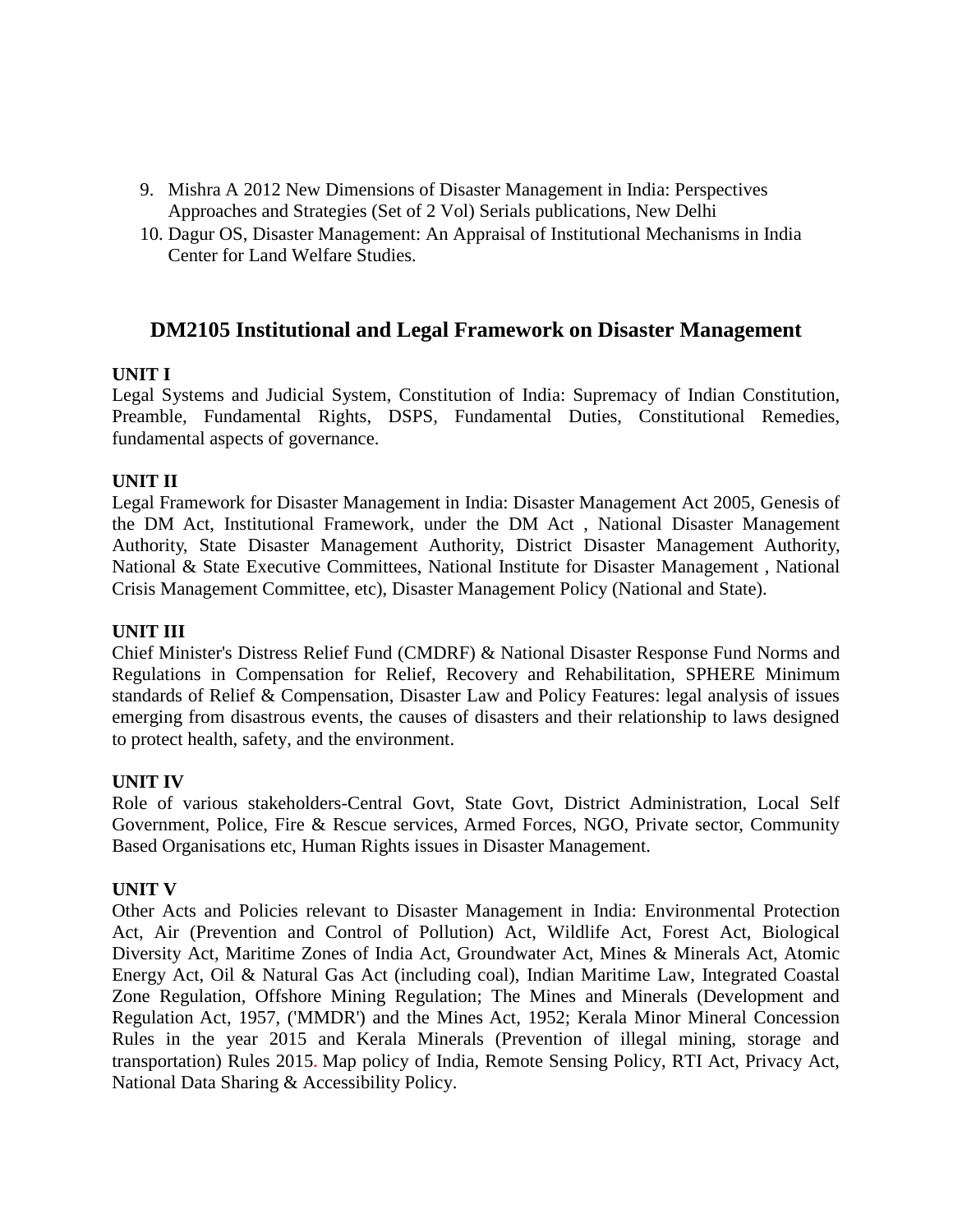## **TEXT BOOKS:**

- 1. Disasters and the law / Daniel A. Farber, Jim Chen./ Aspen Pub 2006.
- 2. Disaster Law and Policy, Wolters Kluwer Law & Business/Aspen Publishers, 2010
- 3. Disaster Management Act 2005 (India)
- 4. National Policy on Disaster Management2009
- 5. P.G.Dhar Chakrabarti, Chandrani Bandyopadhyay & Karuna Raina 2009 Disaster Risk Reduction for Safe Development : A study of Corporate Practices in India
- 6. Anil K. Gupta, Sreeja S. Nair & Swati Singh (2013) Environmental Legislation for Disaster Risk Management: Training Module (Indian)
- 7. The Disaster Management Act (2005) National Act, Rules and Notifications) along with State DM Rules and Notifications

## **REFERENCES:**

- 1. Hyogo Framework for Action 2005-2015, pp365
- 2. International Humanitarian Law Hans Peter Gasser,1993pp 92
- 3. International Humanitarian Law, Larry May Bee, Benarjii Chakka,- pp92

# **DM2106 Natural Hazards**

#### **UNIT I**

Earthquake – Types, Causes and Impacts, Earthquake Risk and Vulnerability in India, Earthquake Measurement (Magnitude & Intensity), Structural and Non-structural Mitigation Measures.

#### **UNIT II**

Landslide – Types, Causes and Impacts, Landslide Vulnerability in India and Risk Assessment, Landslide Monitoring and Forecasting, Early Warning Systems for Landslides, Control Strategies (Structural & Non-structural). Snow Avalanche – Types, Causes and Impacts, Early Warning Systems, Avalanche Control Strategies.

#### **UNIT III**

Flood – Types, Causes and Impacts, Flood Risk Assessment, Flood Monitoring, Flood Forecasting and Warning in India, Control Strategies (Structural & Non-structural).

#### **UNIT IV**

Drought – Types, Causes and Impacts, Drought Assessment and Risk Analysis, Drought Monitoring, Early Warning and Forecasting of Drought in India, National Manual for Drought Management, Control Strategies (Structural & Non-structural).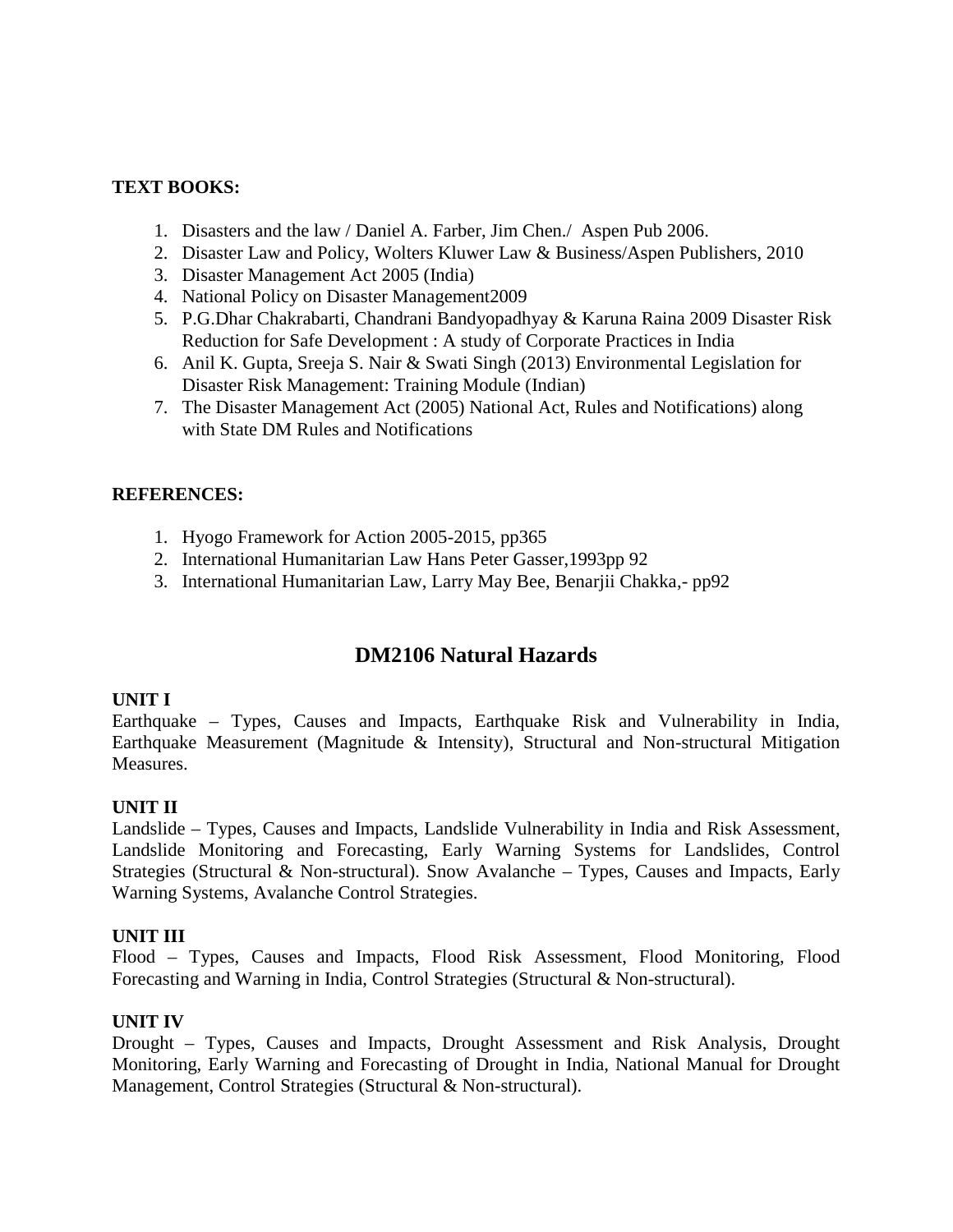## **UNIT V**

Marine Hazards – Causes and Impacts of - Storm Surges, Tsunamis, Coastal Erosion and Sea Level Rise, Red Tides, Coral bleaching, Submarine Landslides.

## **TEXT BOOKS:**

- 1. Amita Sinvhal 2013, Understanding Earthquake Disasters Jain Publishers,New Delhi
- 2. Anblagan,R, Bhoop Singh, D Chakraborty, Atul Kohli, "A Field Manual for Landslide Investigations", a guide for the beginners working on landslide Investigations
- 3. Avasthy, R.K , Bhoop Singh & Sivakumar,R "Landslides: A Perception and initiatives of DST", an effort have been made to highlight the studies carried out through DST's sponsored research programmes.
- 4. Gupta M. C. & Vinod K. Sharma Orissa Super Cyclone ,NDMA
- 5. Victor Rajamanickam,G.V (2005) Landslides published by Department of Disaster
- 6. Management ,Thanjavur p.153
- 7. Victor Rajamanickam,G.V,Varma,O.P and Eugene Wilson (2010) Coastal hazards,p.301
- 8. Victor Rajamanickam,G.V (1990) Sea level variation and impact on Coastal environment, Tamil University publication,p.452
- 9. Firefly Guide to Global Hazards Robert Louis Kovach, Bill McGuire
- 10. Surya Parkash 2012 Comprehensive Landslides Risk Management: Training Module Jain Publishers, New Delhi
- 11. The earth: an introduction to physical geology, Volume 1, Edward J. Tarbuck, Frederick K. Lutgens
- 12. Essentials of Geology, Frederick K. Lutgens, Edward J. Tarbuck

# **REFERENCES:**

- 1. Barbara W. and Murck et. al., Environmental Geology, John Wiley and Sons, New
- 2. York,1996. PP 535
- 3. Bohle, H. G., Downing, T. E. and Watts, M. J. Climate change and social vulnerability:
- 4. The Sociology and geography of food insecurity, Global Environmental Change, 1996.
- 5. No.4, pp. 3748.
- 6. Disaster Management. (EDS) RC Choudhry, K Prasada Rao, AC Jena and B
- 7. Chakravarthy 2001, Publ. National Institute of Rural Development, Hyderabad. PP 348
- 8. Egbort Bocker and Rienk Van Grondille, Environmental Physics, John Wiley and Sons
- 9. Ltd.,1999.PP 442
- 10. John M. Wallace and Peter V. Hobbs, Atmospheric Science: An Introductory Survey,
- 11. Academic Press, New York, 1977. PP 467
- 12. William H. Dennen and Bruce R. Moore, Geology and Engineering ,WCB Publishers,
- 13. Iowa, 1986. PP 378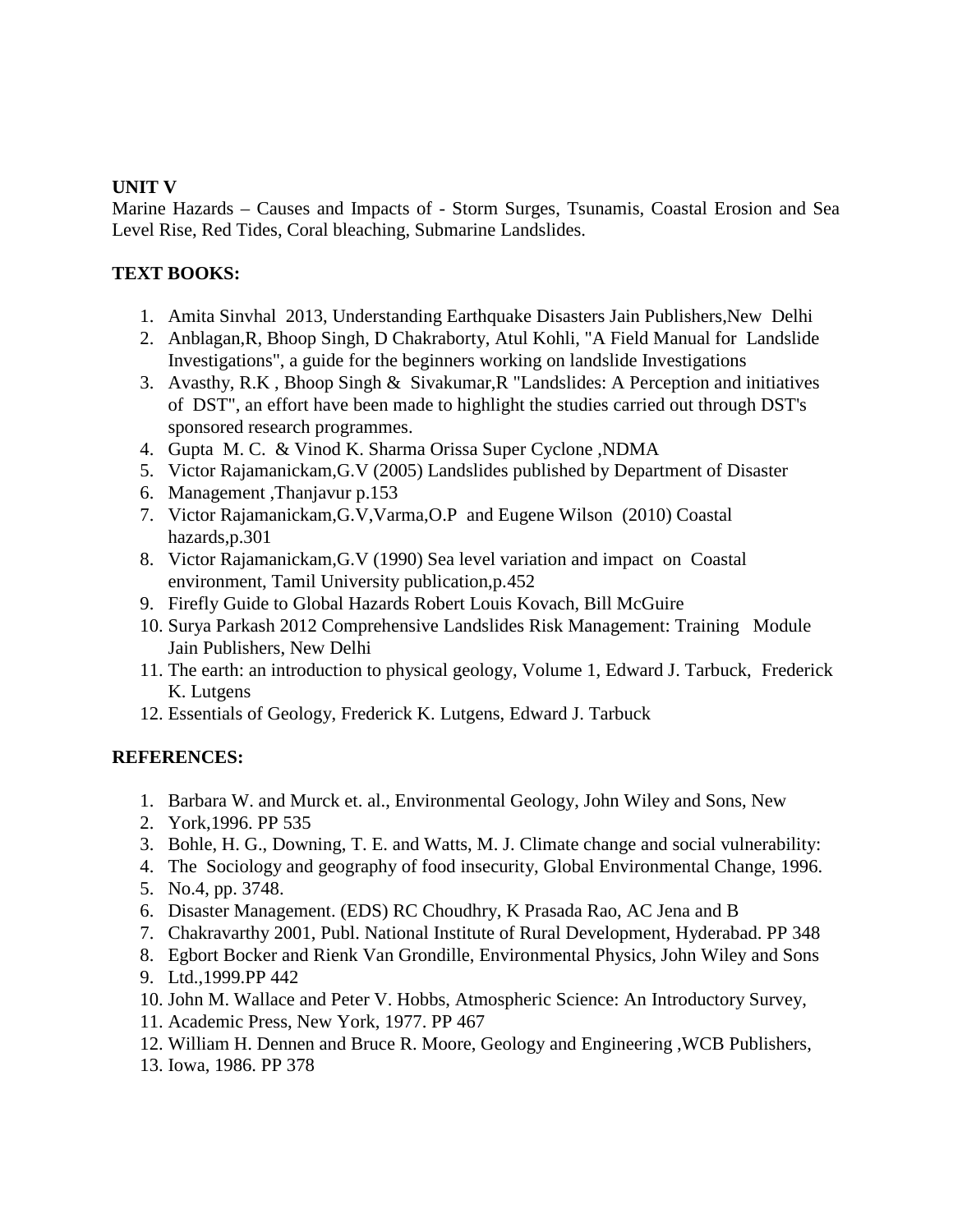# **DM2107 Practical**

## **Students can opt one from Section A and one from Section B Section A**

- 1. Identification of Fault/Fracture zones from Seismic/Resistivity/GPR images.
- 2. Identification of Horst and Graben structures with GPR/Resistivity imaging systems.

## **Section B**

- 1. Identification of Landslide: Identification and monitoring of Slopes by Theodolite/ Total Station survey
- 2. Ground water quantity/quality assessment from data obtained by Vertical Electrical Sounding (VES) by adapting Wenner or Schlumberger Techniques.

## **SEMESTER – II**

# **DM2201 Marine and Atmospheric Hazards**

## **UNIT I**

Introduction to Oceanography: Shore and coast, waves, currents & tides, coastal and submarine landforms, bathymetry, sea-air interaction, sediment movements (longshore & cross-shore), Bed load sediments, Wave refraction, diffraction, breakers. Tectonics & evolution of oceans, seafloor spreading & plate tectonics.

## **UNIT II**

Tsunami - 26th December 2004 Indian Ocean Tsunami, Lessons Learnt and Analysis of Critical Gaps, Past Initiatives with reference to Coastal Areas, Issues for Priority Implementation of Integrated Coastal Zone Management (ICZM), National Initiatives, Recent Major International Developments, Critical Areas of Concern, Tsunami Early Warning, Risk Assessment and Vulnerability Analysis, Multi Hazard Situation in Coastal Areas of States/UTs, Tsunami Vulnerability Assessment, Role of the Indian Naval Hydrographic Department (INHD), Use of Satellite Imageries in Monitoring, Tsunami Preparedness.

#### **UNIT III**

Overview – Cyclogenesis, Frequency, Classification & Impact, Naming of Tropical Cyclones, Storm Surge Broad Scale Assessment, Past Initiatives: National Level, National Cyclone Risk Mitigation Project, National Guidelines: Genesis, Structure and Implementation Strategy, Early warning systems.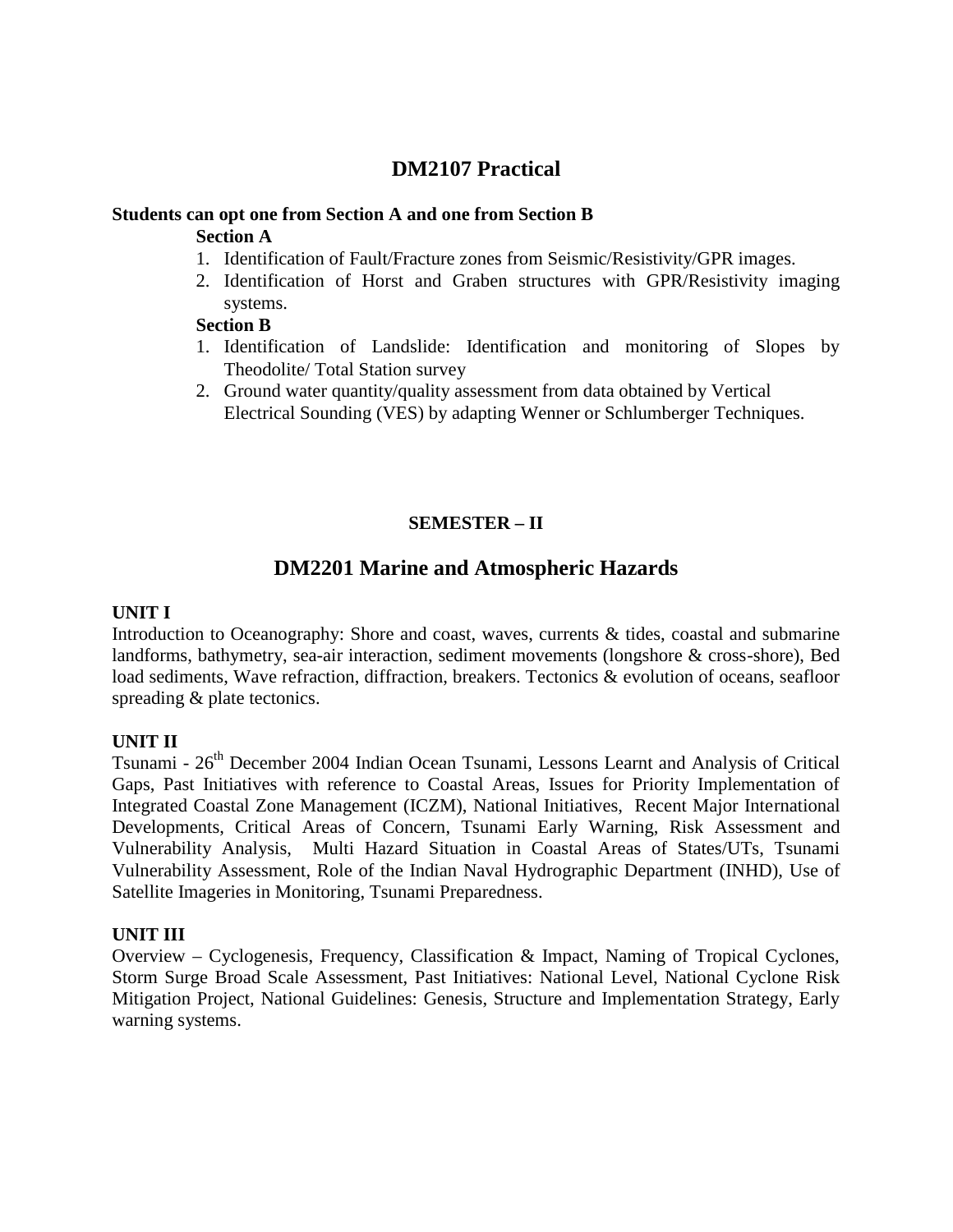#### **UNIT IV**

Submarine Landslide Processes & Hazards: Causes-Weak geological layers, Over pressuring, Earthquakes, Storm surge, King wave, Groundwater seepage, Glacial loading, Volcanic island growth, Over steepening, Impacts of Gas hydrate mining.

## **UNIT V**

Severe weather associated with thunderstorms- Squalls, Lightning, Hail storms, Dust storms, Tornadoes: Causes and their characteristics. Monitoring, forecasting and warning methods.

## **REFERENCES:**

1. Anil K. Gupta, Sreeja S. Nair, Shiraz A. Wajih, Shashikant Chopde, Gautam Gupta & Garima Aggarwal (2014) Training Module Mainstreaming Climate Change Adaptation and Disaster Risk Reduction Into District Level Development Plans,NIDM report.

2. Disaster Management Act 2005

3. National Policy on Disaster Management2009

4. http://www.igcp585.org/home (Submarine Mass Movements and Their Consequences; EMARSHAL project Earth's continental Margins assessing the geo Hazard from submarine Landslide)

5. Rajamanickam,G.V.(1990) Sea level variation and its Impact on Coastal environment Tamil University publication,Thanjavur,pp.452.

6. Rajamanickam,G.V(2001). Quaternary Sea-Level Variation, Shoreline Displacement and Coastal Environment (with M.J.Tooley). Published by New Academic Law Serials, New Delhi, 259 pp.

7. Rajamanickam,G.V.(2005).Landslides.Published by Department of Disaster Management, SASTRA University, Thanjavur, 153 pp.

8. Rajamanickam,G.V.(2004).Tsunami causes, effects, remedial measures pre and post- Tsunami Disaster Management–A Geoscientific perspective. Publisher: New Academic Publishers, New Delhi, 236 pp.

9. Varma, O.P,Rajamanickam,G.V.and Eugene Wilson (2010) Coastal Hazards, M/s Anubhav Printers, Roorkee, (Uttarakhand), 301 pp.

# **DM2202 Anthropogenic Hazards**

#### **UNIT I**

Understanding anthropogenic (man-made) disasters; Chemical, Environmental, and Biological disasters; Industrial and Technological Disasters: Fire, unplanned urbanization, e-waste, solid wastes & landfill.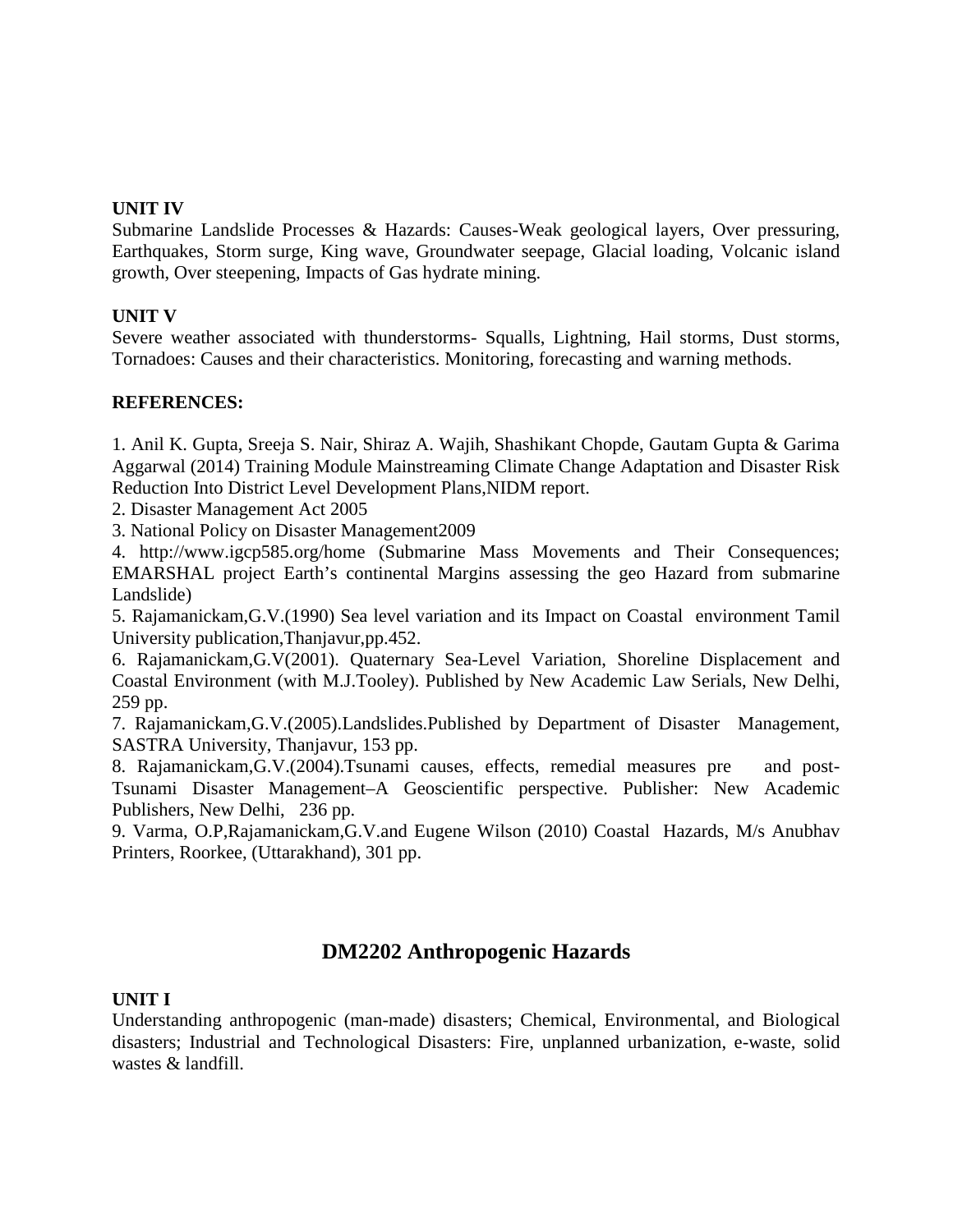## **UNIT II**

Developmental activities and disasters: Mining and environment, acid mine drainage, land and environment degradation, mine land reclamation. Reservoir Induced Seismicity, Dam bursts and rehabilitation, Kumbakonam, Sri Rangam, Patna and Puttingal fire accidents and their impacts, Building Regulations for Fire Safety.

#### **UNIT III**

Oil spills and their impact on marine environment, Acid rain, Nuclear Power and radiation disasters: Chernobyl disaster, 3 Mile Island accident and Fukushima Daiichi disaster.

#### **UNIT IV**

Biological Disasters: Biodiversity, Communicable diseases, factors contributing to vulnerability, bioterrorism, Health risks, biological weapons, -Armed conflicts, land mines.

#### **UNIT V**

Health hazards:- Communicable diseases, Air and Water borne diseases, Monsoon related diseases, Sun burns, Food poisoning, Zoonosis

#### **REFERENCES:**

1. Barbara W. and Murck et. al., Environmental Geology, John Wiley and Sons, New York, 1996. PP 535

2. Bohle, H. G., Downing, T. E. and Watts, M. J. Climate change and social vulnerability: the sociology and geography of food insecurity, Global Environmental Change, 1996. No.4, pp. 3748.

3. Disaster Management Publ. (Eds) Edmund Christopher. Publisher: Shils Publishers, Nagercoil, 2012.PP 857

4. Egbort Bocker and Rienk Van Grondille, Environmental Physics, John Wiley and Sons Ltd., 1999. PP 442

5. John M. Wallace and Peter V. Hobbs, Atmospheric Science: An Introductory Survey, Academic Press, New York, 1977.PP 487

6. Santosh Kumar, Arun Sahdeo & Sushma Guleria,2013. Bihar Floods: 2007 (A Field Report) Publ.NDMA, Govt. of India, New Delhi

7. Vogelbacher A. (2013) Flood Disaster Risk Management - Hydrological Forecasts Requirements and Best Practices: Publ.NDMA, Govt. of India, New Delhi Training Module

## **DM2203 Disaster Monitoring and Data Acquisition**

#### **UNIT I**

Earthquake: Seismological network, seismic observatories in India, broadband seismometer network (local & global), strong motion array micro seismicity, thermal anomalies for seismic area classification, Global Positioning System for monitoring lithospheric deformation.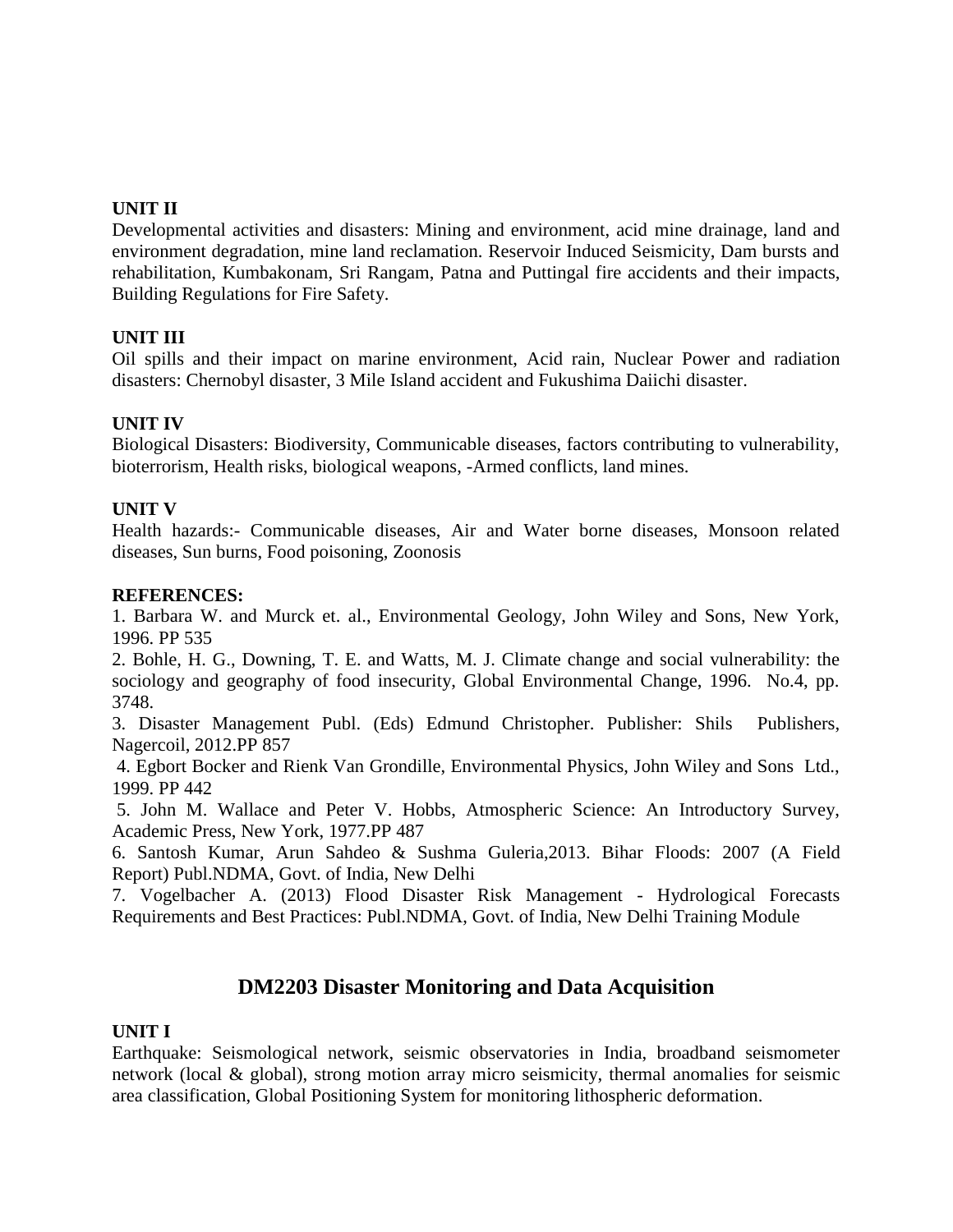## **UNIT II**

Landslide: Remote Sensing data products and applications in landslide prediction, GPR (Ground Penetration Radar) to determine the subsurface profile, Synthetic Aperture Radar (SAR) techniques for landslide risk assessments, LIDAR techniques for landslide monitoring (ALTM Areal Laser Terrain Mapping).

#### **UNIT III**

Tsunami, Cyclone, Storms: Tracking & monitoring through Doppler radar / Tide gauges, wave & current recorders, pressure sensor, sediment accumulation sensor, optical backscattered sensor (OBS), sediment traps, data buoys, navigation lights & signals, positioning systems (radio positioning & satellite), Multiband bathymetry, gravity & magnetic anomalies in sea and surveillance system.

#### **UNIT IV**

Network of Satellite linked automatic weather stations, weather and climate data supply and management. IMD Network. National Data Center and Database of related sectors. Disaster Monitoring Constellation.

#### **UNIT V**

Flood & Drought: Flood monitoring systems (gauge stations) along with rivers, rain gauge network (IMD & State Government), collection of water fluctuation data, and data logger for water level measurement, soil moisture, nutrient loads.

#### **References:**

1. Anil K. Gupta, Sreeja S. Nair, Shiraz A. Wajih & Sunanda Dey (2013) Flood Disaster Risk Management - Gorakhpur Case Study : Training Module

2.George Joseph (2005) Fundamentals of Remote Sensing 2nd Edition, Universities Press (India) Ltd, Hyderabad, pp 471

3. Gupta, M. C, Gupta, L. C. Anil Sinha & Vinod K. Sharma 2001 Gujarat Earthquake 4.Thomas Lillisand, Ralph W. Kiefer, and Jonathan Chipman (2007) Remote Sensing and Image Interpretation Wiley India, pp 756

# **DM2204 Geo-technology in Disaster Management**

#### **UNIT I**

Geology and its importance in disaster management, Introduction to geo-technology and its application in disaster management, classification of rocks and minerals – Para genesis & petro genesis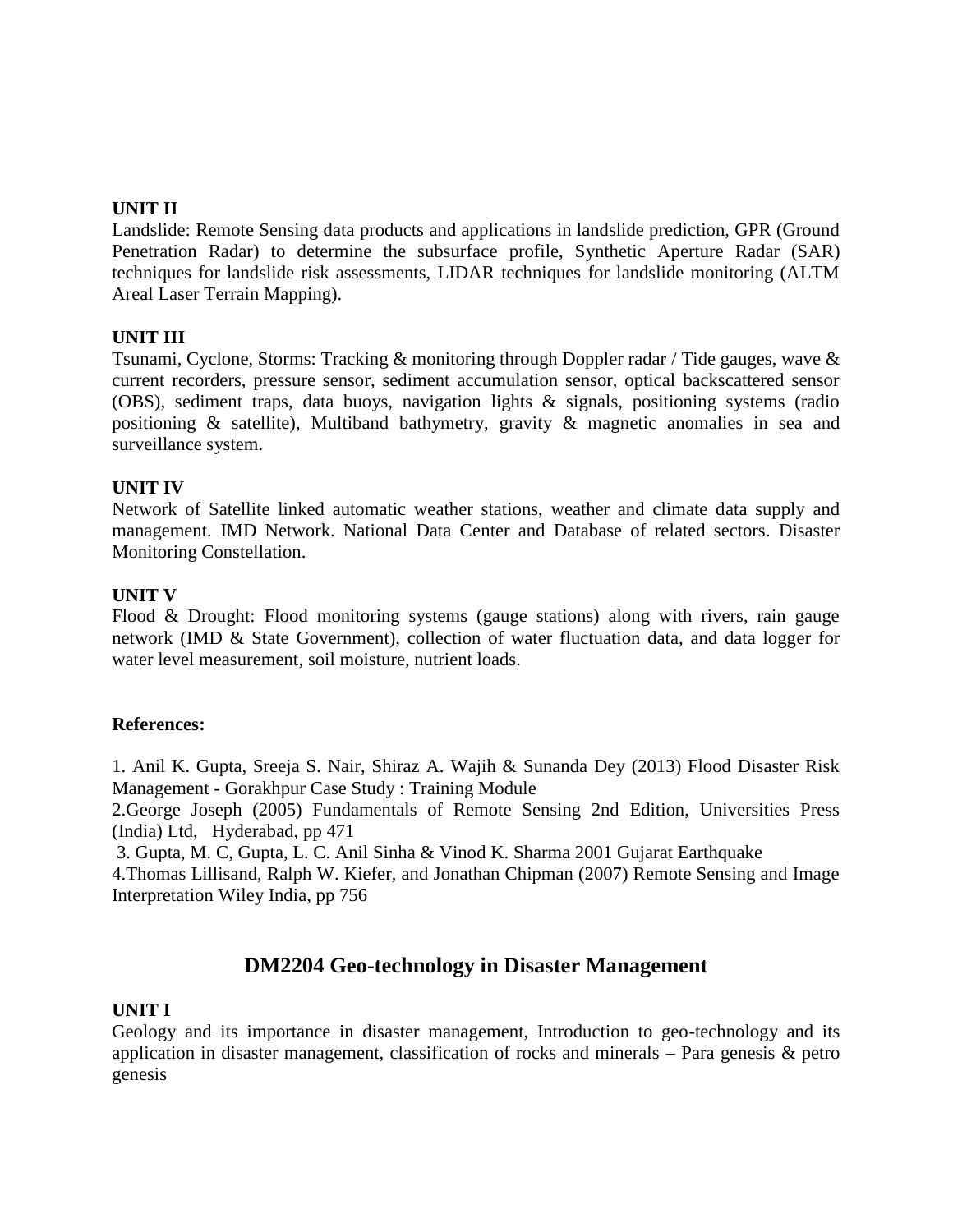## **UNIT II**

Engineering Properties of rocks, soils & minerals, Evaluation of physical intact rock and rock mass properties – Uni-axial compressive strength, point load index, shear strength and Modulus of deformation. Rock as construction material – alkali aggregate reaction of concrete, geotechnical properties for the site selection of nuclear, thermal & hydropower plant.

## **UNIT III**

Geological structures – collection of data, analysis using stereographic projection technique, Route location for roads and railways, stabilization techniques; Tunnels and underground caverns, geological and geotechnical characters of tunnelling, underground caverns, bridges & dams.

## **UNIT IV**

Types of foundation, Earthquake resistant design and construction of new structures, Building Codes (BIS) for seismic design, Seismic strengthening and retrofitting of lifeline and priority structures.

## **UNIT V**

Embankment design including check dams, disaster shelters and community halls, geospatial technological application in the rehabilitation measures, including selection of sites. Coastal Stabilisation structures (hard and soft)

#### **REFERENCE**

1. Principles of Engineering Geology and Geotechnics by D.P. Krynine and W.R. Judd 1998, ISBN: 81 2390603X, CBS Publishers, New Delhi, pp 730

2. Principles of Engineering Geology by R.B. Johnson 1988, John Wiley and sons Inc, pp 497.

3. Engineering Rock mass classifications: A complete manual for Engineers and Geologists in Mining. Civil and Petroleum Engineering By Z.T. Bieniawski, German Academic Publishers 1989, pp 251

4. Engineering Geology: Rock in Engineering Construction by R.E. Goodman Tunnel Engineering Handbook Edited by J.O. Bickel, T.R.Kuesel and E.H. King 2002. ISBN: 8123905432CBS Publisher New Delhi, pp 412

5. Engineering for Dams by W.P. Creager, J.D. Justin and J. Hinds 1995, ISBN: 818524574 Nem Chand Bros. Roorkee.

6. Fundamentals of Engineering Geology by F.G. Bell 1983, pp 648.

7.Pare Diwan,2010,A Manual on Disaster Management,Publi.Jain Book house, New Delhi,India 8.Ajinder Walia & Sushma Guleria 2013 Village Disaster Management Plan: Training Module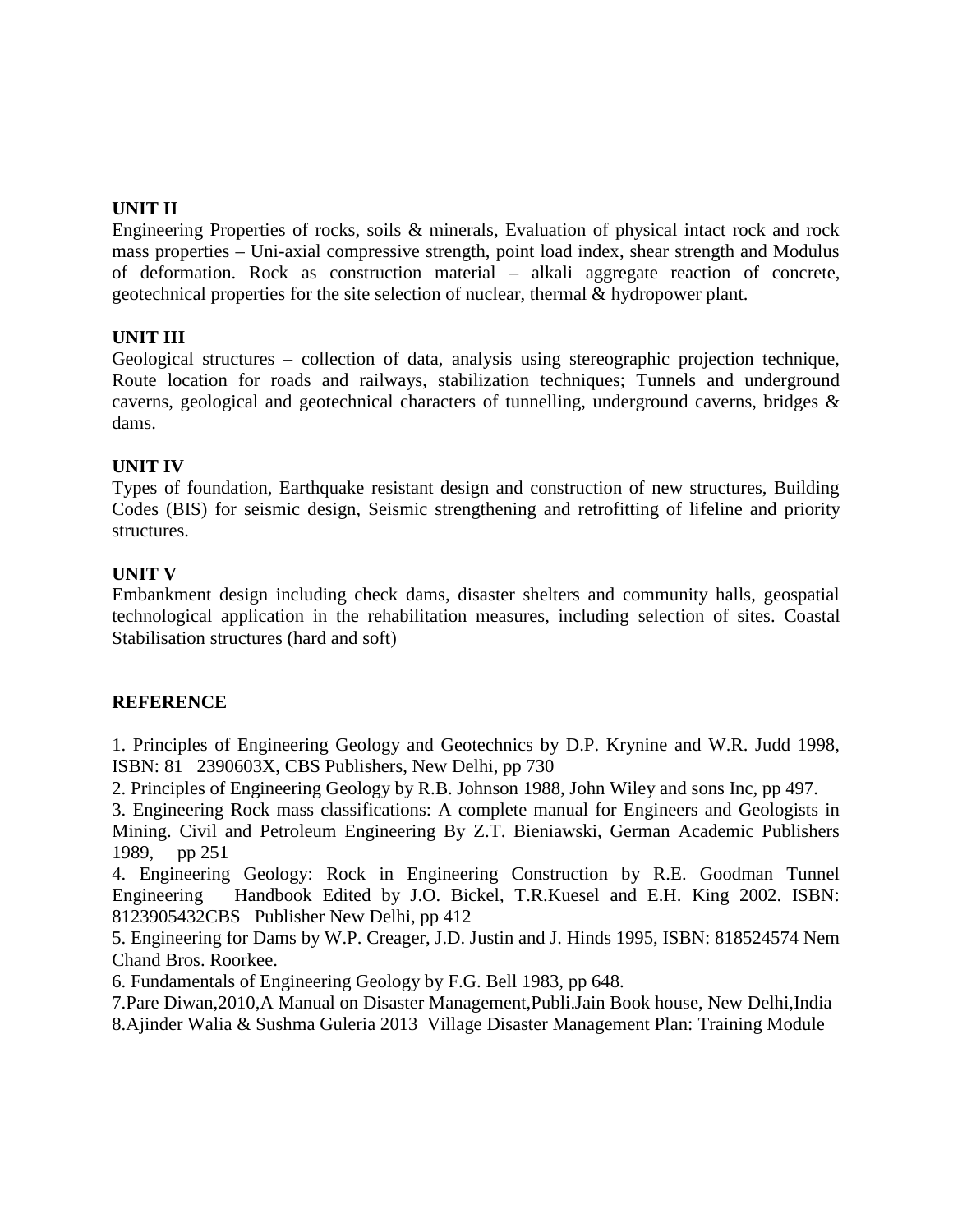#### **Additional Study Materials:**

- 1. Tunnels and underground structures [Ed] J. Zhao, J.N. Shirlaw, Krishnan R. Publisher, A A. Balkema, ISBN – 9058091716, Pages 696 November 2000 Netherlands.
- 2. Early Warning Systems for Natural Disaster Reduction, Zschau, J., Geo Forschungs Zentrum Potsdam (GFZ), Potsdam, Germany; Kuppers, A.N., Geo Forschungs Zentrum Potsdam (GFZ), Potsdam, Germany (Eds.) P. 467 illus, 150 in color Springer Verlag. Pub
- 3. Numerical Simulation in Tunneling 2003 Approx 490 p. numerous figures, partly in color Hardcover 3211005153, Beer, G., Technische Universitat Graz Austria (Ed...) Springer Verlag. Pub
- 4. Environmental Hazards, K.S. Valdiya.

# **DM2205 Modelling of Disasters and Early Warning Strategy**

## **UNIT I**

Modelling concepts Causal and statistical models Characteristics Steps in model development Importance of model building. conservation of mass and mass balance –calibration and verification of models; Transport phenomena – Advection, diffusion, dispersion, simple transport models; chemical reaction kinetics – Law of mass action, Rate constants, reaction order, types of reactions, equilibrium principles

## **UNIT II**

Seismic Wave  $(P \& S)$  propagation, forward modelling and inverse modelling, response to various structures, model testing for structural design, Back analysis with historical data, Tsunami propagation, Storm surge & cyclone modelling.

## **UNIT III**

Landslide modelling including deposition profile and distance travelled by the material, probability of landslide occurrence, statistical analysis, geospatial technology for scenario development, DEM generation, Artificial Neural Network (ANN), Genetic Algorithm (GA), Simulated Annealing (SA) for highly nonlinear models.

## **UNIT IV**

Flood & drought hydrodynamic modelling, spatial data modelling for micro level planning & management, hydraulics of open channels, hydrological models, soil moisture modelling.

#### **UNIT V**

Monsoon meteorology, Boundary layer meteorology, Ocean-land-atmosphere-biosphere interaction, Air pollution meteorology, Atmospheric pollution modelling.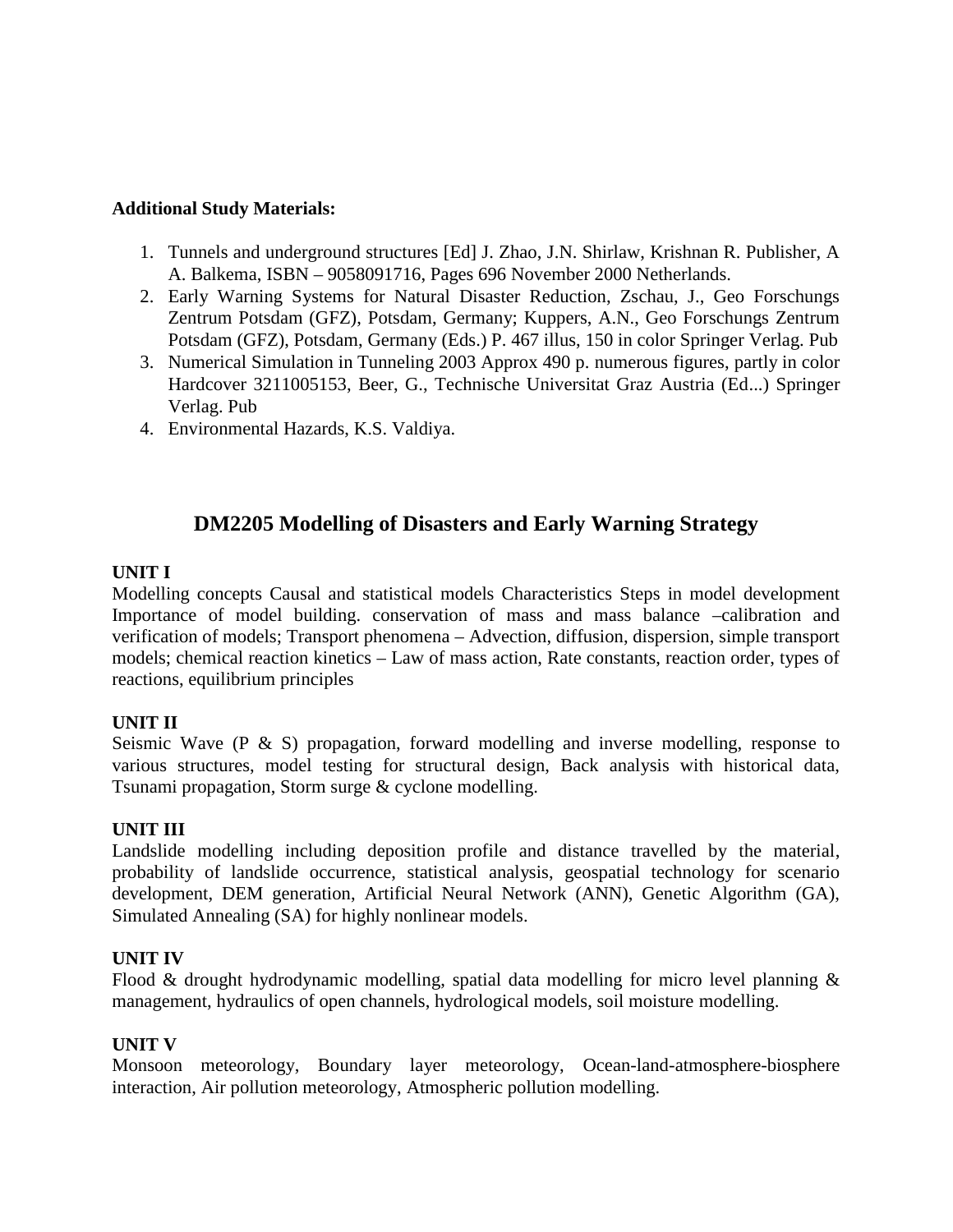#### **TEXT BOOK:**

Dimri, V. P., Deconvolution and inverse theory application to geophysical problems, ELSEVIER, 1992.

## **REFERENCES:**

- 1. Deaton and Wine Brake, "Dynamic Modelling of Environmental Systems", Wiley & Sons, 2002.
- 2. John R. Jensen (2009) Remote Sensing of the Environment: An Earth Resource Perspective. 2nd Edition, Dorling Kindersley (India) Pvt. Ltd, NODIA, India, pp 585
- 3. J.L.Schnoor, Environmental Modeling Fate and Transport of Pollutants in Water, Air and Soil, John Wiley & Sons Inc., New York, 1996.
- 4. Sekhar Chandra Dutta , Parthasarathi Mukhopadhyay,2012. Improving Earthquake And Cyclone Resistance Of Structures

# **DM2206 Chemical, Radiological and Biological Hazards**

#### **UNIT I**

Chemical Disasters Causative Factors Leading to Chemical Disasters, Initiators of Chemical Accidents, Process and Safety System Failures, Natural Calamities, Terrorist Attacks/Sabotage, Impact of Chemical Disasters, Major Chemical Accidents in India, Aims and Objectives of the Guidelines, Industrial (Chemical) Installations and Storages, Industrial (Chemical) Installations,

#### **UNIT II**

Good Engineering for Safety, Accident Reporting, Investigation and Analysis, Safety Promotional, Guidelines for Transport Accidents, Air Transportation, Maritime Transportation, Major Accident Hazards (MAH) Units in India.

#### **UNIT III**

Chemical Hazards, types of Chemical hazards, Acquisition and Delivery of Chemical Agents, Effects of Chemical Agents, Aims and Objectives of the Guidelines, Present Status and Context, Institutional Framework, Legislative and Regulatory Framework.

#### **UNIT IV**

Nuclear and Radiological Emergency/Disaster Scenarios-Accidents in Nuclear Power Plants and other Facilities, 'Criticality' of Accidents-Accidents during transportation of Radioactive Materials-Issues in nuclear fuel cycle.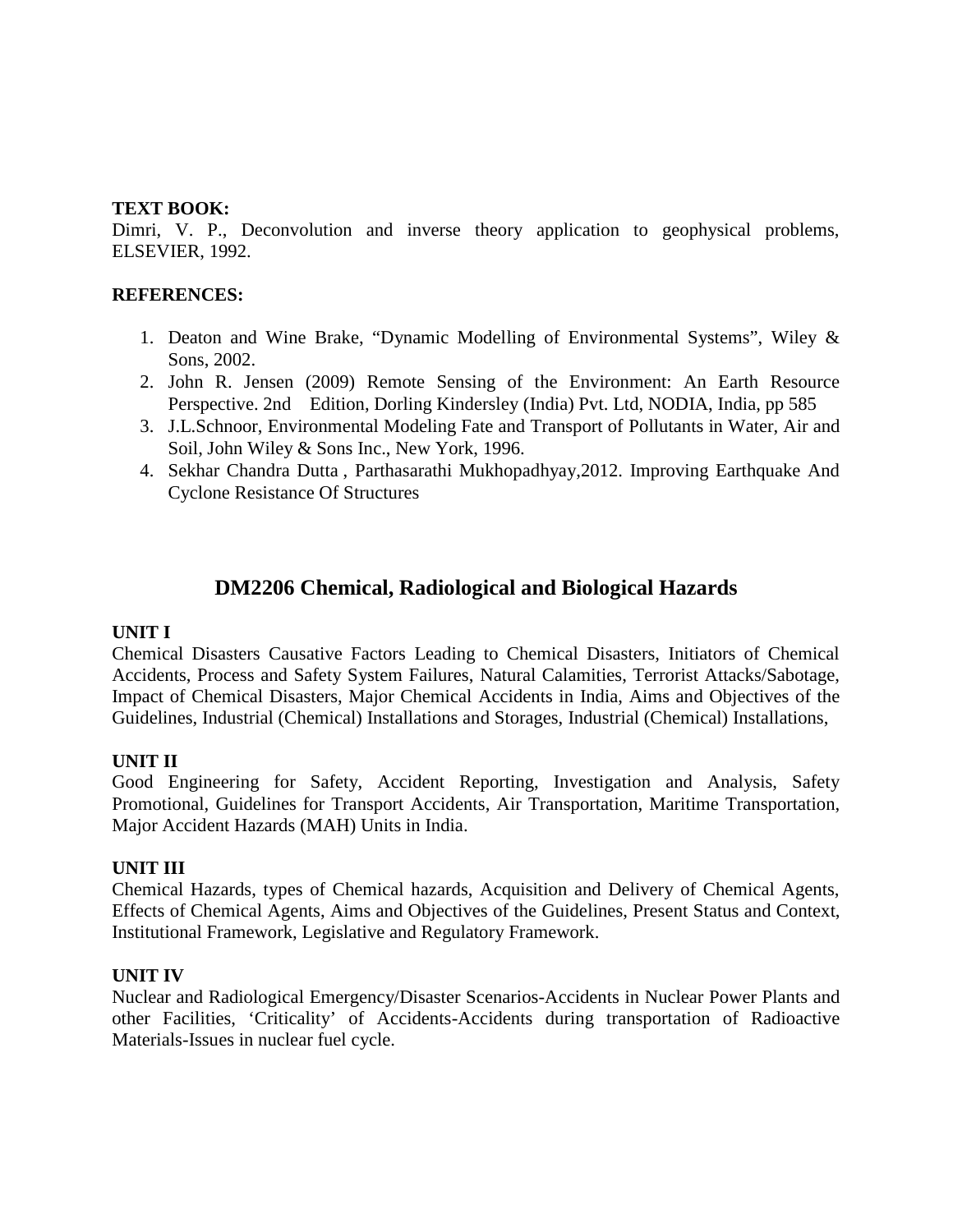#### **UNIT V**

Biological Agents as Causes of Mass Destruction, Sources of Biological Agents, Biosafety and Bio-security, Epidemics, Impact of Biological Disasters, Institutional and Regulatory Framework

#### **REFERENCES:**

1. National Disaster Management Guideline – Chemical Disaster (Industrial) – NDMA, Govt. of India

2. National Disaster Management Guideline – Chemical Disaster (Terrorism) – NDMA, Govt. of India

3. National Disaster Management Guideline – Biological Disasters – NDMA, Govt. of India

4. National Disaster Management Guideline – Nuclear & Radiological emergencies – NDMA, Govt. of India

# **DM2207 Practical**

Hazard Assessment, Vulnerability Assessment, and Risk Analysis of any local area/Institution or Establishment/ Structural mapping using satellite imagery.

## **SEMESTER – III**

## **DM2301 Climate Change and Environmental Impact Due to Disaster Events**

#### **UNIT I**

Introduction to climate variability and climate change - Climate shifts- Global Wind Systems – Cloud Formation and Monsoon Rains – Storms - Cyclones, Typhoons and Hurricanes - The Hydrological Cycle – Global Ocean Circulation – El Nino and La Nina phenomena – ENSO-Indian Ocean Dipole –The Earth's Natural Green House Effect – Green House Gases and air pollution - Global Warming

#### **UNIT II**

Trends and projections of Climate Change – Global, regional and local changes in patterns of temperature, precipitation and sea level rise  $-4<sup>th</sup>$  and  $5<sup>th</sup>$  IPCC reports-IMD reports on climate change and projections- Observed effects of Climate Changes – Patterns of Large Scale Variability – Drivers of Climate Change – Climate Sensitivity and Feedbacks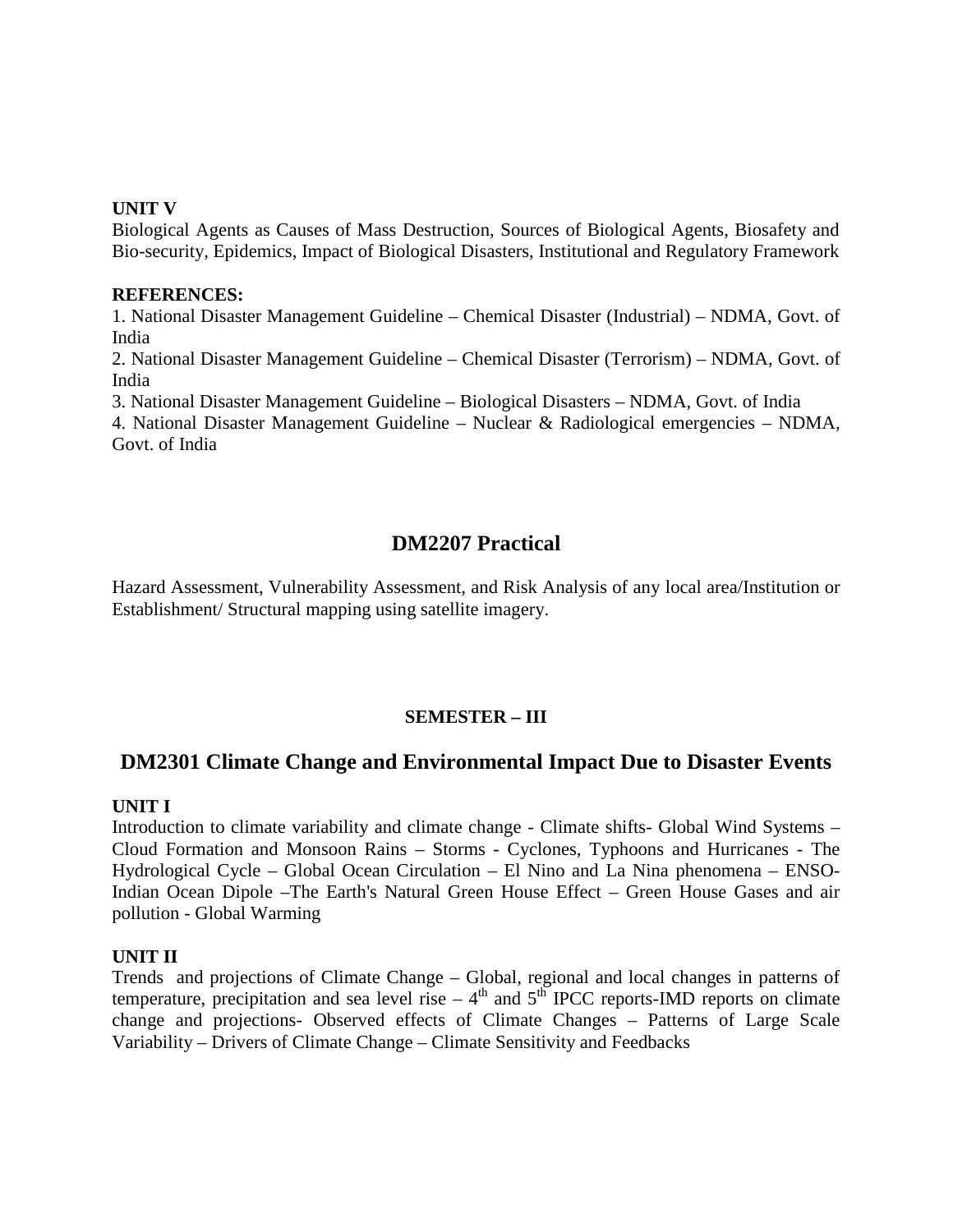## **UNIT III**

Impacts of Climate Change on various sectors – Water –Agriculture includes animal husbandry and Fisheries, Forestry, biodiversity and Ecosystem  $-$  – Human Health – Industry, Settlement and Society – Methods and Scenarios – Projected Impacts for Different Regions

### **UNIT IV**

Adaptation Strategies/Options in various sectors – Water – Agriculture – Infrastructure and Settlement including coastal zones – Human Health – Tourism – Transport – Energy – Key Mitigation Technologies and Practices. Energy Supply – Transport – Buildings – Industry – Forestry, Carbon Sequestration – Carbon Capture and Storage (CCS).

## **UNIT V**

Mitigation strategies at Global level – Geo Engineering - Renewable energy - Bio-fuels - Green energy - Green buildings.

## **REFERENCES:**

1. Jan C. van Dam, Impacts of "Climate Change and Climate Variability on Hydrological Regimes", Cambridge University Press, 2003

2. Al gore 'inconvenient truth" – video form

3. IPCC Fourth and Fifth Assessment Reports.

4. Dash Sushil Kumar, "Climate Change – An Indian Perspective", Cambridge University Press India Pvt. Ltd, 2007

5. Anil Kumar Thakur, Gangadhar V Kayande Patil, 2012 Disaster Management and Climate Change,Pupl .NDMA,Govt of India,New Delhi.

6. Global Warming- the complete briefing (second edition): John Houghton, Cambridge University Press (2009)

# **DM2302 Geospatial Technologies in Disaster Management**

#### **UNIT I**

Introduction to Remote Sensing, definition, physical basis of remote sensing, electromagnetic spectrum, radiation laws, atmospheric effects, basics of optical, thermal and microwave remote sensing, history of remote sensing. EMR interaction with earth surface materials, Spectral signatures of vegetation, water, soil, snow etc. in different regions of EMR, ground truth data.

#### **UNIT II**

Platforms, Sensors and Satellites Aerial and space borne platforms, orbits, sensors types – optical (multispectral, hyperspectral), thermal and microwave, resolutions, Satellites: Landsat, SPOT, IRS, ERS, RADARSAT, RISAT, Sentinel and other operational remote sensing satellites.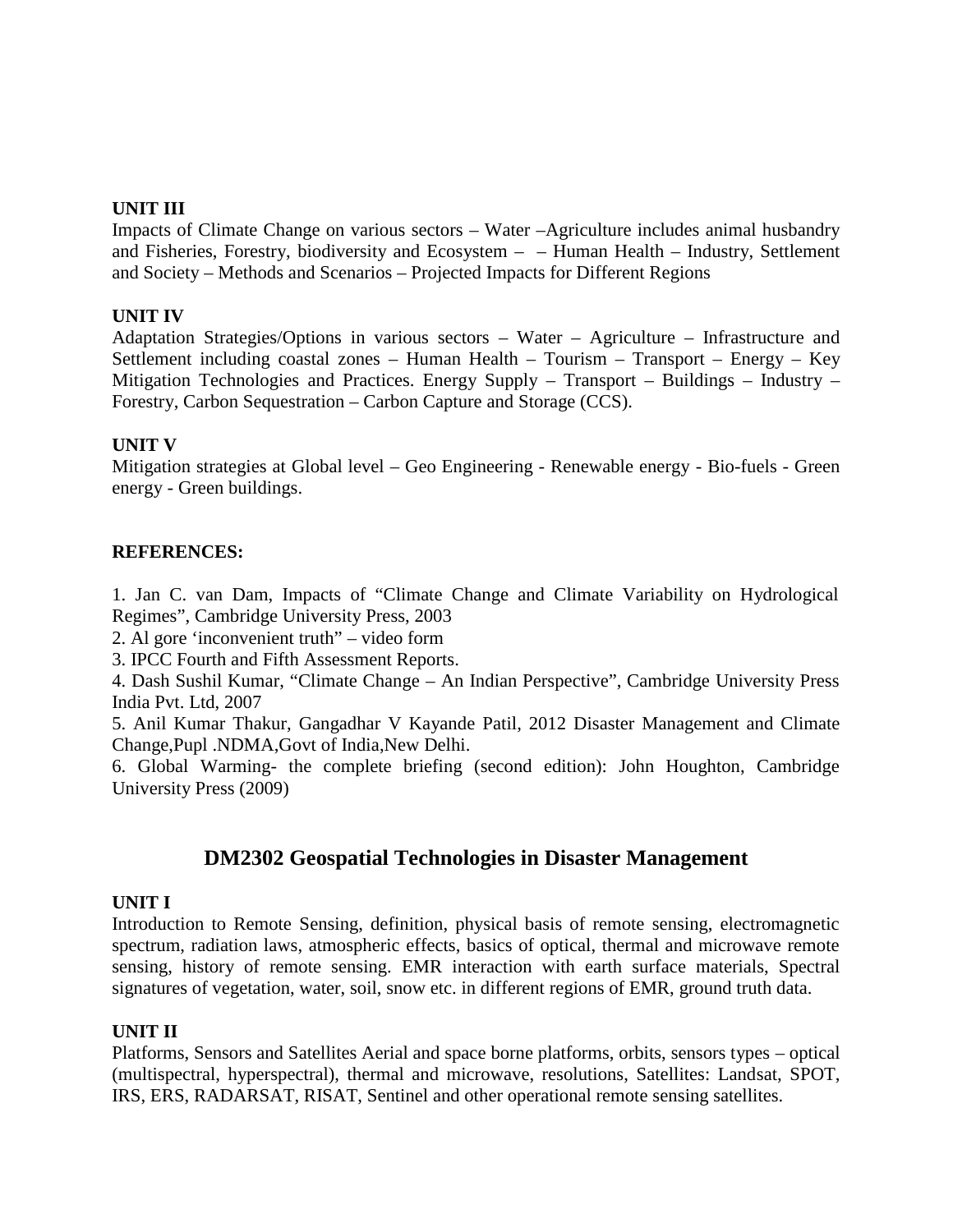### **UNIT III**

Image Analysis Visual interpretation, Interpretation keys; Image characteristics, media and formats of digital images, geometric and radiometric aspects of RS data, image enhancement, image transformations, classification – unsupervised and supervised classification, classifiers, accuracy estimation, change detection.

#### **UNIT IV**

Geographical Information System and GPS: Introduction, GIS definition and terminologies, data types, raster and vector data, GIS database design, spatial database creation – digitization, scanning; processing of data, GIS implementation and project management. Commercially available remote sensing and GIS software, GPS and its applications in disaster studies.

#### **UNIT V**

Geo-informatics in Disaster Management, Ecosystem inventory and monitoring, Forest Fires; Geospatial techniques in urban disaster management-Case studies.

## **REFERENCES:**

1. Anandita Sengupta, Debanjan Bandyopadhyay, Nilanjan Paul, Sreeja S. Nair & Anil K. Gupta (2013) Geoinformatics Applications in Chemical Risk Management : Publ.NDMA Govt. of India,New Delhi,Training Module

2. Burrough, P.A. (2007) Principles of Geographical Information system. Oxford University Press USA, pp 193

3.George Joseph (2005) Fundamentals of Remote Sensing 2nd Edition, Universities Press (India) Ltd, Hyderabad, pp 471

4.Lo C.P. and Albert K.W. Young (2009) Concepts and Techniques of Geographic Information Systems, 2nd Edition, PHI Learning Pvt. Ltd., New Delhi, pp 532

5. John R. Jensen (2009) Remote Sensing of the Environment: An Earth Resource Perspective. 2nd Edition,Dorling Kindersley (India) Pvt. Ltd, NODIA, India, pp 585

6. Thomas Lillisand, Ralph W. Kiefer, and Jonathan Chipman (2007) Remote Sensing and Image Interpretation Wiley India, pp 756

7. John R. Jensen (2004) Introductory Digital Image Processing: A Remote Sensing Perspective Prentice Hall, pp 104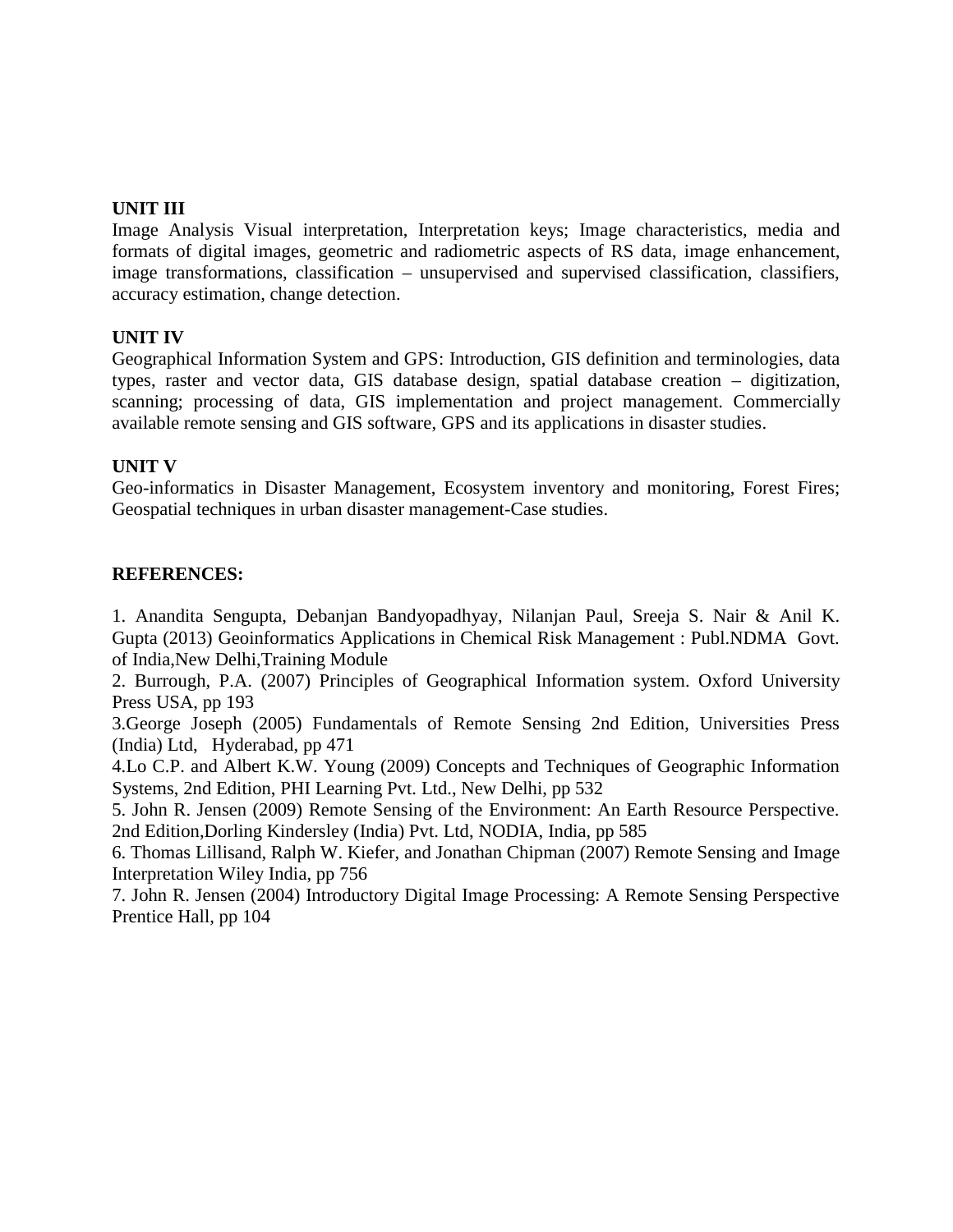# **DM2303 Preparedness, Vulnerability and Risk Assessment of Disasters**

### **UNIT I**

Introduction to risk evaluation; Fundamentals and methodologies for risk analysis, assessment, evaluation and management. Definitions and Overview of risks and dangers, Impact of globalization.

## **UNIT II**

Assessment of risks for different disaster types, extreme event analysis, hazard ecology, chemical load and environmental health risk, carcinogenic materials and environment. Discussion on selected case studies to analyze the potential impact of disasters.

## **UNIT III**

Data model for collection of information. Risk assessment applications for disaster mitigation and management problems, Training in Crisis management, Crowd management-introduction, causes and triggers for crowd disasters, planning for crowd management strategy & arrangements, execution of plan, use of ICT in crowd management, case studies in crowd management. Role of Communication and Media in Disaster Management.

### **UNIT IV**

Design of Risk management, Different type of risks and solutions, Emergency Management Teams, Emergency Support Functions (ESF).

#### **UNIT V**

Gender Issues- Understanding gender issues, Gender roles in society, gender sensitive planning and programming in Disaster management –Basic approaches in gender issues, Practical & strategic needs, Tools for analyzing gender issues, Applying gender lens to policies & programs.

#### **REFERENCES:**

- 1. Anil K. Gupta, Shekher Chaturvedi, Rajnish Goswami & Anupama SethiRisk to Resilience : Strategic Tools for Disaster Risk Management,2009
- 2. Freeman, H. M. (ed.) 1989 Standard Handbook of Hazardous Waste treatment and Disposal, McGraw H, New York, pp 1168
- 3. Petak, W. J. and Atkisson, A, A. Natural Hazard Risk Assessment and Public Policy:Anticipating and Unexpected, Springer; New York. Pp 489
- 4. Muckhopadhyaya, A.K., 2005, Crisis and disaster management: tuberlance and aftermath", Newage International Publications, New Delhi. PP 91
- 5. William, P. L.; and J. L. Burson, 1985, Industrial Toxicology, Safety and Health Applications in the work place, Van Nostrand Reinhold, New York, pp512
- 6. Wilson, R; and E. A. C. Crouch, 1987, Risk assessment and comparisons: An Introduction, Science 17, 1987, pp 267270.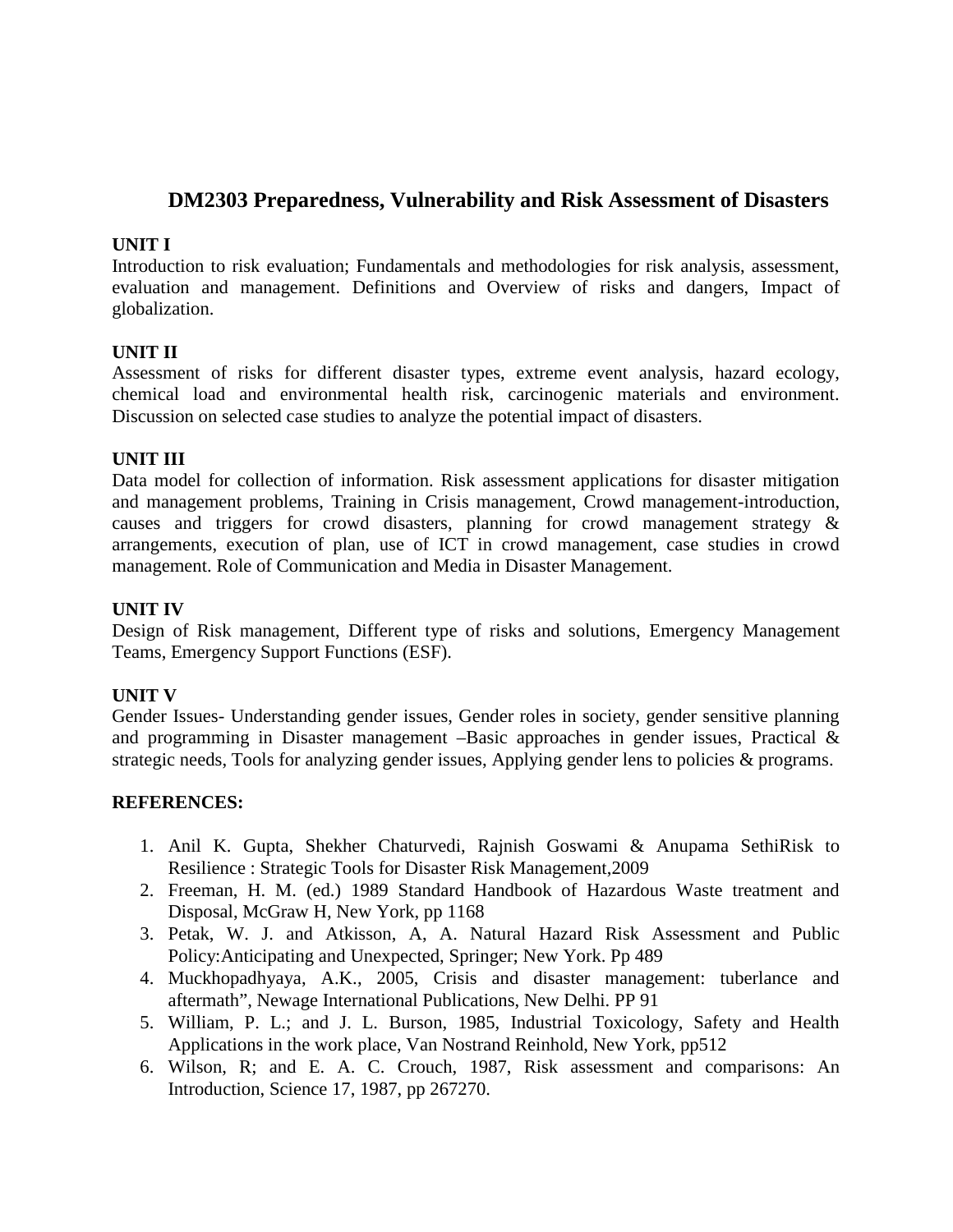- 7. National Disaster Management Guideline Managing Crowd at Events and Venues of Mass Gathering – A Guide for State Government, Local Authorities, Administrators and Organizers – NDMA, Govt. of India
- 8. Handbook on Crowd Management, First Edition, 2019 (Malayalam Version) Institute of Land and Disaster Management, Govt. of Kerala

# **DM2304 Rehabilitation and Mitigation Issues and Management of Resources**

## **UNIT I**

Disaster Preparedness Planning, Community based disaster management plan. Incident Response System-Introduction to IRS, Principles & Features of IRS, Organisation & Staffing, Incident Facilities.

## **UNIT II**

Hazard monitoring, warning protocols, India Disaster Resource Network, public health aspects (for example: epidemic) of disaster management and emergency services systems. Shelter environments/requirements.

## **UNIT III**

Emergency Management: Operational decision making, Difference between Damage & Loss, Types of damages and their assessment, Short, medium and long term recoveries and rehabilitation. Development of physical and socioeconomic infrastructure.

#### **UNIT IV**

Principles of natural hazard reduction, Nature of damage to utilities and dwelling units; retrofitting of buildings; training and awareness; case studies of disaster preparedness and rehabilitation.

#### **UNIT V**

Introduction to Environmental Impact Assessment, Environmental management Planning, Environmental auditing; Regional and strategic EIA, Cost benefit analysis, Public participation in environmental decision making.

#### **REFERENCES:**

1. Collins Larry R. and Schneid Thomas D., Disaster Management and Preparedness Taylor and Francis 2000 PP 264

2. Goel S.L. and Kumar Ram, Disaster Management, Deep and Deep Publications, 2001PP 434 3. Risk 21 – Living with Risk. The global review of disaster reduction initiatives 2004 vision United Nations PP 255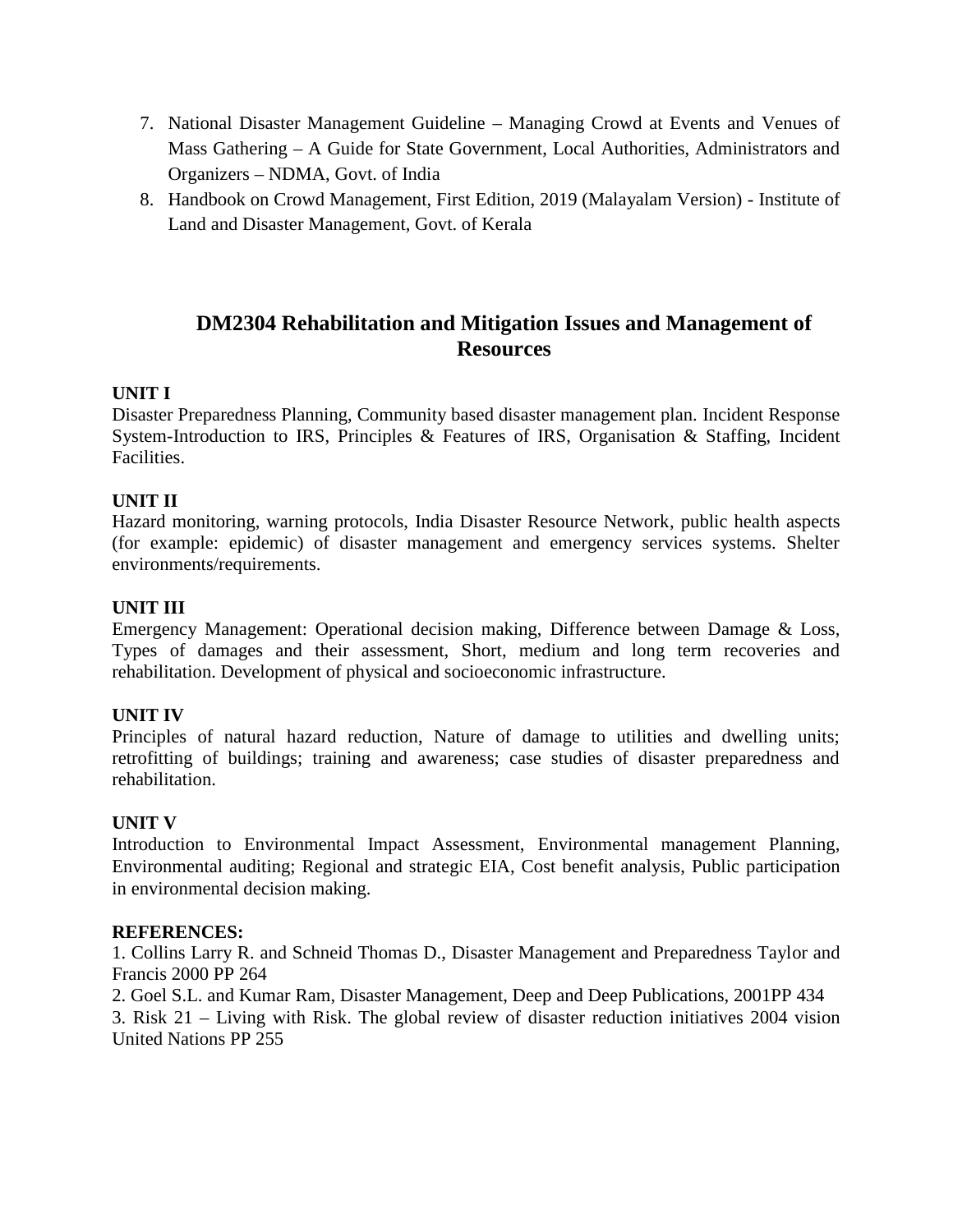4. Parasuraman S., India Disasters Report: Towards Policy Initiatives, Oxford University Press, and 2004.PP 384

5. Managing disaster risk in emerging economies by Arnold, Margaret and Kreimer, Alcira, 2000, Report to World Bank PP 193

6. Technical Report on "Geotechnical/Geophysical investigations for Seismic Microzonation Studies of Urban Centres in India", National Disaster Management Authority, New Delhi, August 2011.

7. 26th December 2004,Tsunami by Dr. GK Victor Rajamanickam Et.al. 2006 Science and Technology Government of India, New Academy Publishers, New Delhi PP 186

8. Harsh K Gupta, Induced Seismicity Publ.Springer, 1995 PP 219

9. R.K.Avasthy, Bhoop singh &R.Sivakumar, "landslides: A Perception and initiatives of DST", an effort have been made to highlight the studies carried out through DST' sponsored research programmes.

10. SM Ramaswamy,CJ Kumanan,R Sivakumar & Bhoop Singh, " Geomatics in Tsunami", scientific studies have been undertaken for mapping of damaged areas for recording the possible damages occurred to the building, infrastructure, flora & fauna and associated issues.

11. R Anblagan, Bhoop Singh, D Chakraborthy, Atul Kohli, "A Field Manual for Landslide investigations". A guide for the beginners working on landslide investigations.

12. Bhoop Singh, RA Chansarkar,Ashok, Kaushal, Asmia Mishra, R Manavalan, " Landslide Hazard Zonation Atlas",a study of Landline Hazard Zonation Mapping over parts of Western Himalayas, Gharwal,Kumayun,North Eastern States, Western Ghats and Nilgiri Hills

13. Pardeep Sahni , Alka Dhameja,2013. Disaster Mitigation Experiences and Reflections

14. National Disaster Management Guidelines – Incident Response System –National Disaster Management Authority, Government of India. ISBN: 978-93-80440-03-3

15. Training Module: Incident Response System: Basic & Intermediate, National Institute of Disaster Management, Government of India, New Delhi

# **DM2305 Actuarial Science in Disaster Management (E)**

#### **UNIT I**

Introduction to Banking & Finance: Theory of money & credit, money and banking systems; Bank credit and clearing operations; Banking law; Bank operations analysis; Tax administration; Public budgeting and finance systems; state and local finances.

## **UNIT II**

Insurance and Risk Management: Introduction on importance of insurance, risks, risk identification and evaluation; Exposure to property loss; Life, health and loss of income exposures; Risk management techniques; insurance principles and policy provisions; insurance industry and regulatory framework.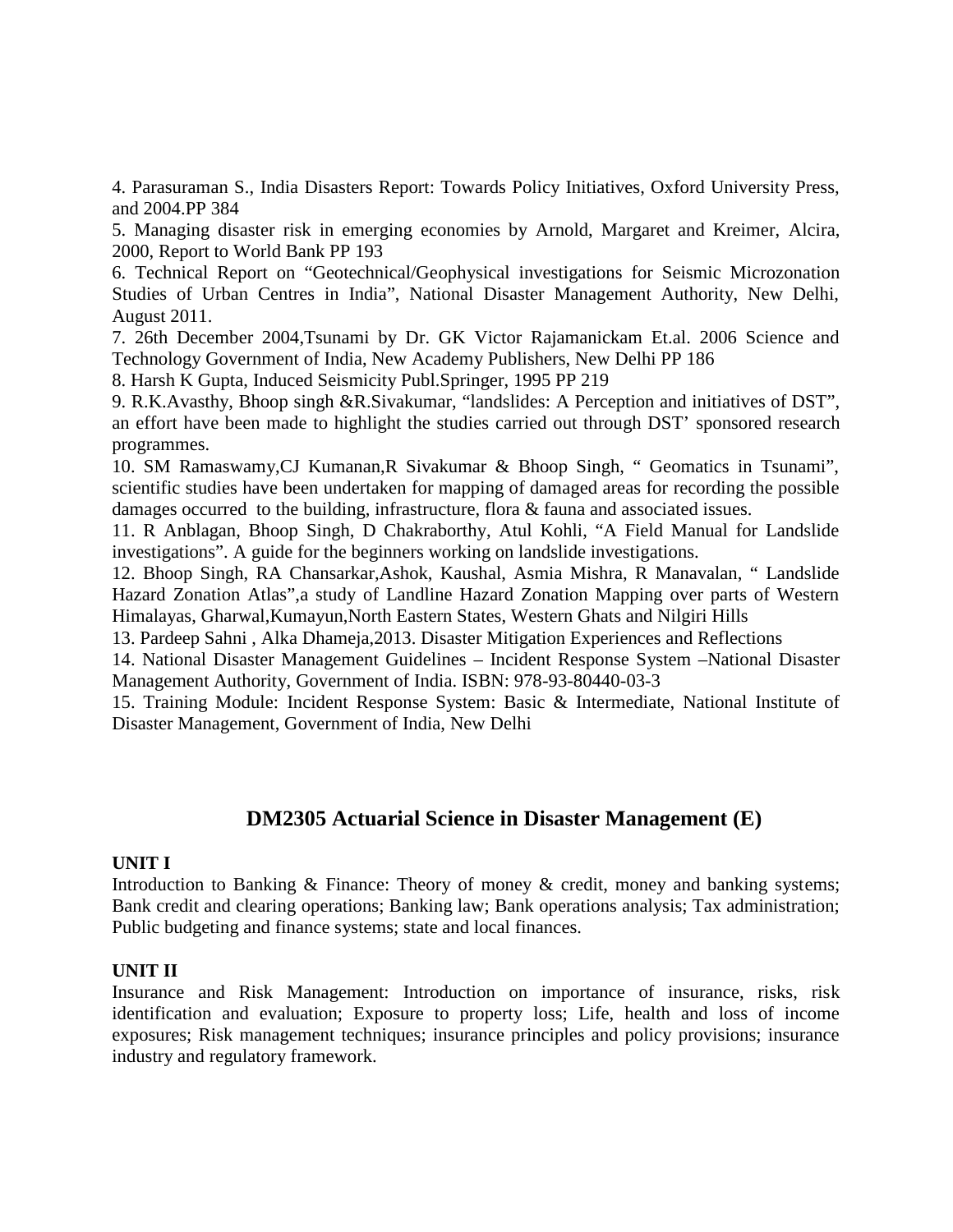#### **UNIT III**

Insurance Policies for Disaster Management: Evaluation of risk funding and risk transfer policies; catastrophe insurance pool; Reserve funds and contingent credit policies; Role of Government and market participants; Insurance policy design; Fiscal cost of relief and reconstruction; Grants and low interest loan for reconstruction; Case Studies and review of Disaster insurance models.

### **UNIT IV**

Basic statistics- Measures of central tendency-Mean, Median Mode-standard deviation coefficient of variation-Correlation and Regression-Simple and multiple Regression; Sampling Techniques- Statistical Inference-Estimation and Testing of hypothesis, Critical test statistics for Z, T, F and Chi square distribution, Analysis of Variance-one way and two way. Application of Statistics in Disaster Management.

#### **UNIT V**

Actuarial modelling; Binomial and Poisons models – graduation and statistical tests methods of graduation, different insurance schemes available, Annuity and its applications.

## **REFERENCES:**

1. Anil K. Gupta, Shekher Chaturvedi, Rajnish Goswami & Anupama Sethi 2012.Safeguard Environment for Disaster Risk Reduction: Poem & Slogan Book, Publ.NDMA, Govt of India, NewDelhi,

2. Anil K. Gupta, Sreeja S. Nair, Shiraz A. Wajih & Sunanda Dey 2013 Flood Disaster Risk Management - Gorakhpur Case Study: Training Module Publ.NDMA,Govt of India, New Delhi. 3. ADB, "Finance for the Poor: Micro finance Development Strategy", Asian Development Bank, Manila, 2000.pp347

4. Bouman, FJA, "Small, Short and Unsecured: Informal Rural Finance in India", Oxford

5. Hulme, David and Paul Mosley, "Finance against Poverty", Routledge London, 1996.pp218

6. Meyer, Richard L, "Micro finance, Poverty alleviation and Improving Food Security: Implications for India" in Food Security and Environmental Quality, CRC Pres LLC, Boca Raton, FL. 2002.pp347

7. Tushar Bhattacharya, 2012. Disaster Science and Management Publ. NDMA, Govt. of India, New Delhi,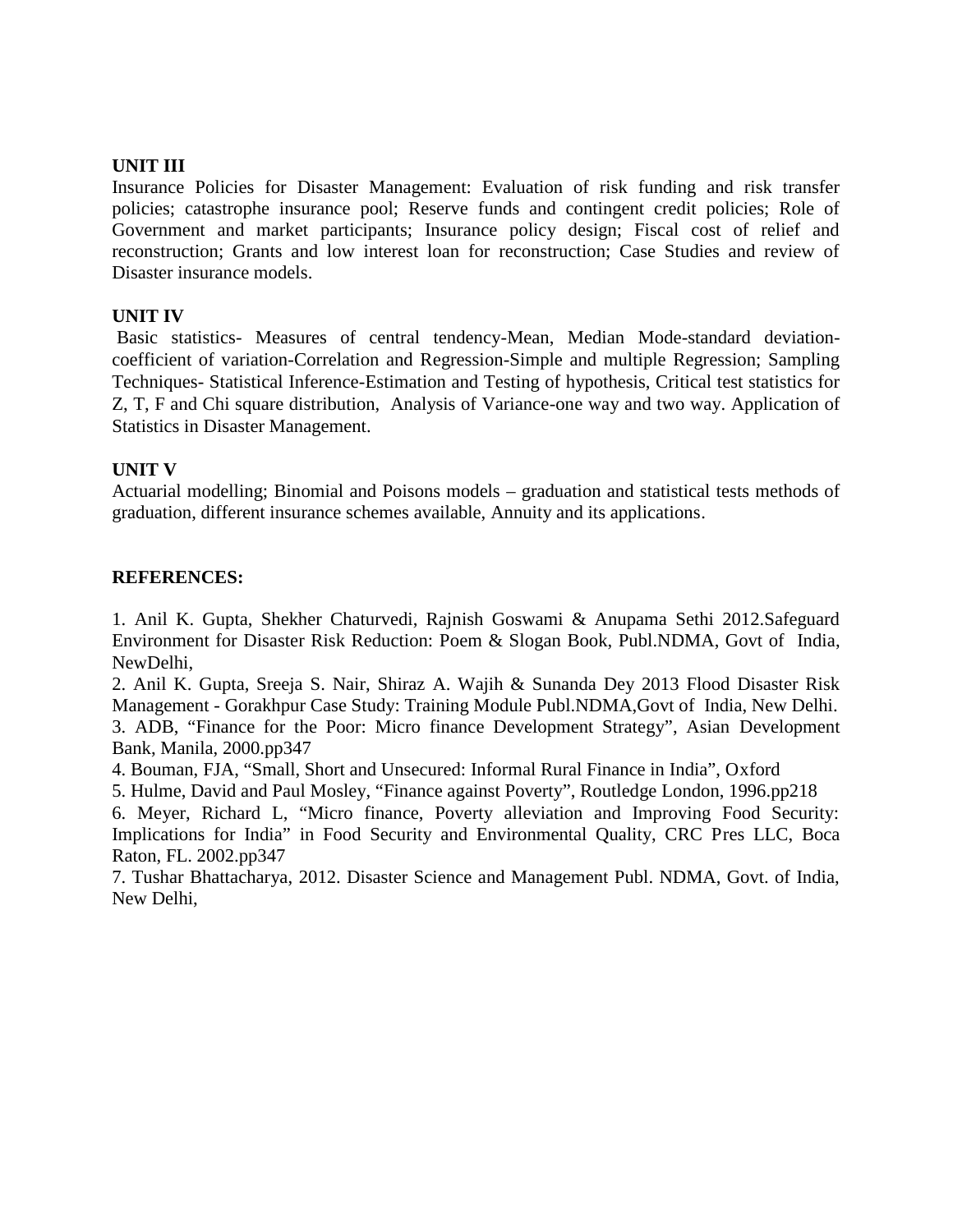# **DM2306 Socio-psychological Issues and Community Participation in Disaster Management**

## **UNIT I**

Community and social solidarity; Role of local community in Disaster Management, Disaster resilient community, habitualization and culturalization of Disaster Management practices, Community based disaster management practices – case studies. Utilization of public property during disasters, Community response to disasters.

## **UNIT II**

Professionalism and humanitarianism in Disaster Management, The role of voluntary organizations in disaster management, Ethical issues in Disaster Management- Role of academics and media in disaster management.

#### **UNIT III**

Trends in Resource Mobilization for Disaster Management, Disaster Management Budgeting, Risk Sharing and risk transfer systems, Sustainable Disaster Management Budgeting, Disaster Management and Economic Development, Local government disaster evaluation process.

#### **UNIT IV**

Post Disaster Counselling - Significance of Psychosocial Support and Mental Health Services (PSSMHS) in Disaster Management, Aims and Objectives of the Guidelines, Institutional and Policy Framework, National Policy of PSSMHS.

#### **UNIT V**

The National Mental Health Programme (NMHP), National Rural Health Mission (2005), Panchayat Raj Act (1992), Resources for PSSMHS, PSSMHS in Disaster Management.

#### **REFERENCES:**

- 1. OHO Lerbinger, (1986) The Crisis manager, facing risk and responsibility, Lawrence Erlbaum associates.pp292
- 2. Horowitz, M Stress response syndromes, Northvale, N.J. Jason Anderson (1996) PP 451.
- 3. Peter, K. Hodgkinson, (1998) Copying with Catastrophe, A handbook of post disaster psychological after care. Routledge. pp249
- 4. Kazimiera Adamowski (1998) Creating Excellence in Crisis Care, John Wiley and Sons Inc. Psychosocial Support for Disaster Affected population in India, World Health Organization, India PP 278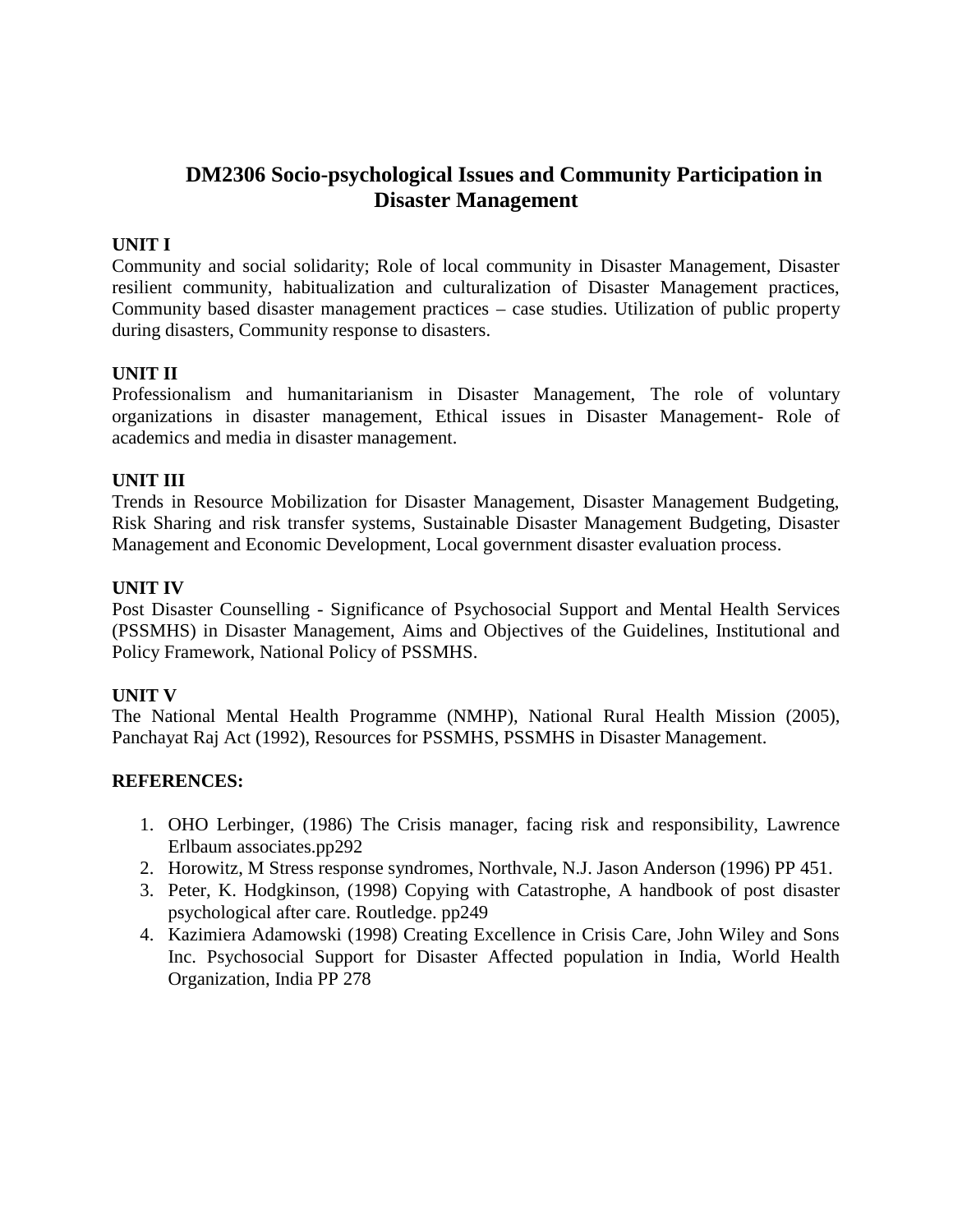- 5. Joseph O, Prewitt Diaz, (2004) Disaster Mental Health in India, Voluntary Health Association of India PP 267
- 6. Samir Dasgupta (2010) Women's Encounter with Disaster, Publ.Jain book house , New Delhi, India
- 7. Narendra Malhotra, (2009) World Famous Disasters ,Publ.Jain book house , New Delhi, India
- 8. Narendra Padhan,(2009) Disaster Management With Case Studies Publ.Jain book house, New Delhi, India

# **DM2307 Fire and Fire Safety (E)**

## **UNIT I**

Introduction to fire, Types of combustion rapid, spontaneous, explosion; Development of fire incipient, smoldering, flame and heat stages; Explosion physical explosion, chemical explosion; Special kinds of combustion Flash fire, Pool fire, Deep seated fire, Spillover, Boil over, Dust explosion, Classification of fire based on material.

## **UNIT II**

Product of combustion flame, heat, smoke, fire gases; Flame and its characteristics, Effect of heat exposure to human body, Smoke – constituents of smoke, smoke movement in buildings, modelling of smoke movement; Smoke control in buildings natural and mechanical ventilation, pressurization; Design principles of smoke control using pressurization technique; Principles of smoke vent design.

#### **UNIT III**

Fire ground operations preplanning, action on arrival and control, methods of rescue, methods of entry. Personnel safety. Control procedure and use of other safety equipment. Ventilation and salvage operations, mine fires, Safety procedures.

#### **UNIT IV**

Electrical fires – hazards of static electricity. Safe procedures for electrical maintenance statutory requirements. Safety provisions in Indian Electricity Act & Rules.

## **UNIT V**

Medical fire aid; Radioactive and explosives-Occupational health and first aid.